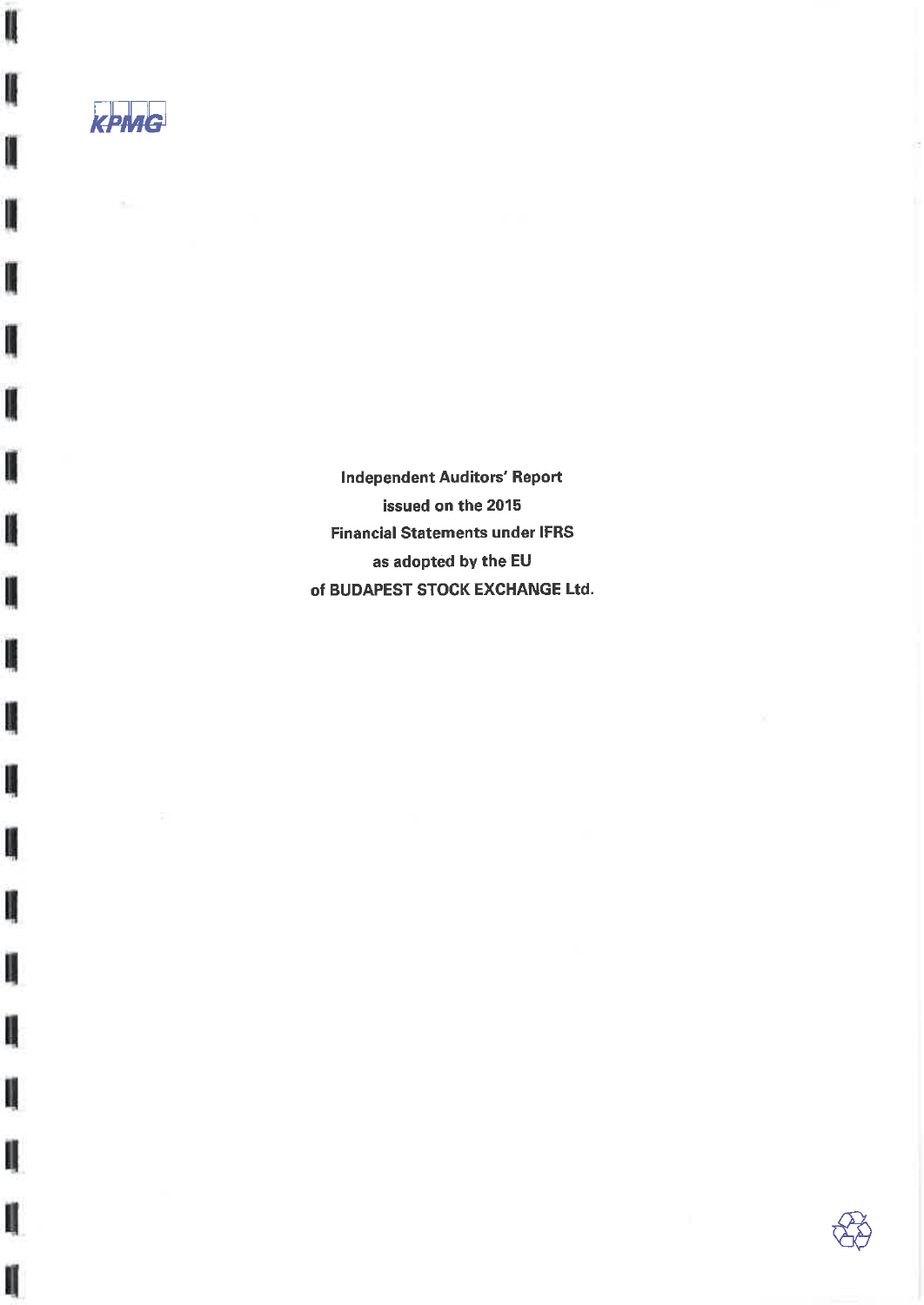

I

U

U

J

I

I

I

Ш

I

1

Ш

H

II

B

Ħ

Π

#### **Table of Contents**

- I. Independent Auditors' Report
- II. Financial Statements

Statements of Financial Position as at 31 December 2015

Statements of Profit or Loss and other comprehensive income for the year ended 31 December 2015

Statements of Changes in Shareholders' Equity for the year ended 31 December 2015

Statements of Cash Flows for the year ended 31 December 2015

Notes to the Consolidated Financial Statements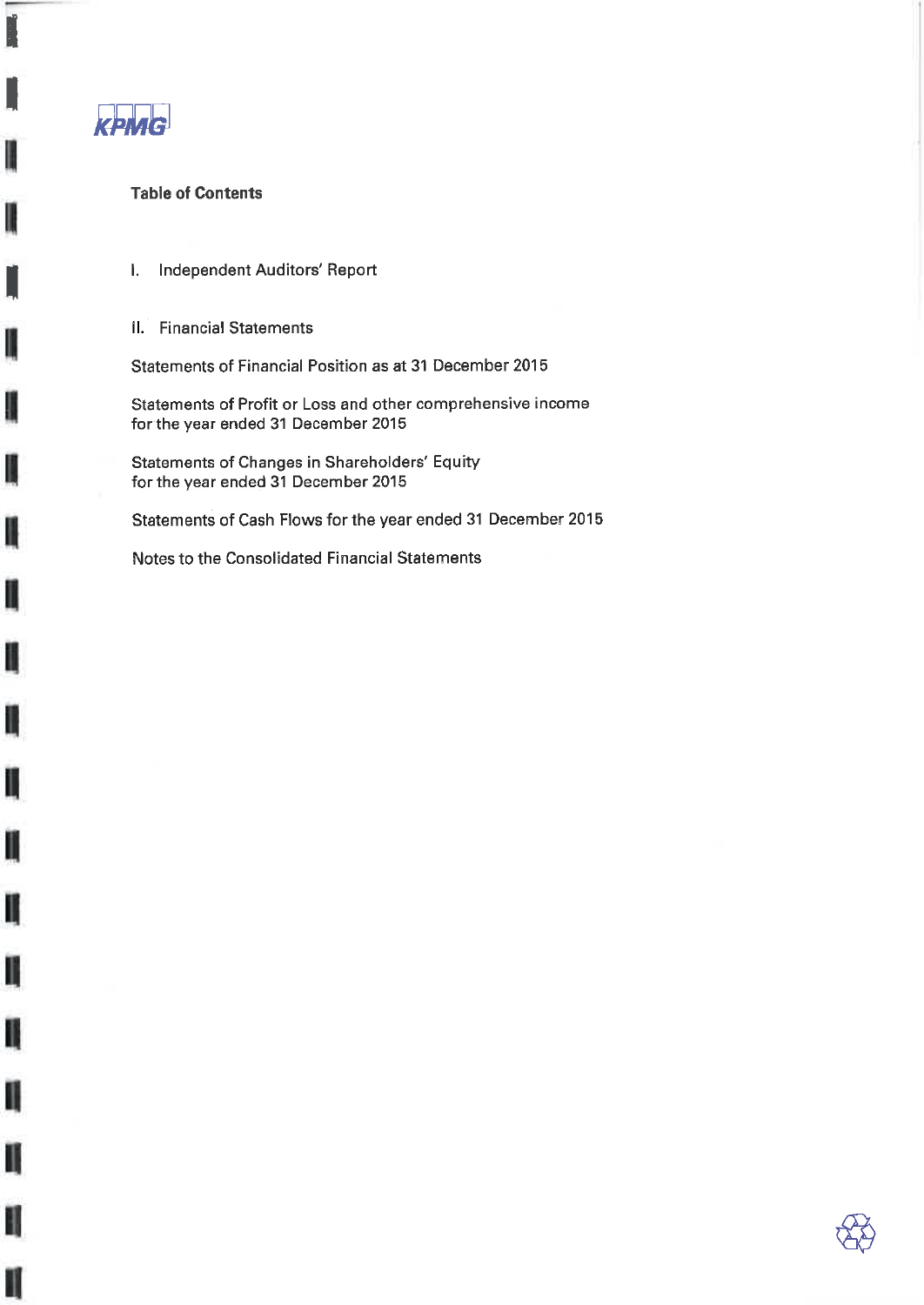

IJ

IJ

I

KPMG Hungária Kft. Váci út 31. H-1134 Budapest Hungary

+36 (1) 887 71 00 Tel. Fax: +36 (1) 887 71 01 E-mail: info@kpmg.hu Internet: kpmg.hu

#### **Independent Auditors' Report**

#### To the shareholders of Budapesti Értéktőzsde Zrt.

We have audited the accompanying financial statements of Budapesti Értéktőzsde Zrt. ("the Company"), which comprise the statement of financial position as at 31 December 2015, the statements of profit or loss and other comprehensive income, changes in equity and cash flows for the year then ended, and notes, comprising a summary of significant accounting policies and other explanatory information.

## Management's Responsibility for the Financial Statements

Management is responsible for the preparation and fair presentation of these financial statements in accordance with International Financial Reporting Standards, as adopted by the EU, and for such internal control as management determines is necessary to enable the preparation of financial statements that are free from material misstatement, whether due to fraud or error.

#### **Auditors' Responsibility**

Our responsibility is to express an opinion on these financial statements based on our audit. We conducted our audit in accordance with International Standards on Auditing. Those standards require that we comply with ethical requirements and plan and perform the audit to obtain reasonable assurance about whether the financial statements are free from material misstatement.

An audit involves performing procedures to obtain audit evidence about the amounts and disclosures in the financial statements. The procedures selected depend on our judgment, including the assessment of the risks of material misstatement of the financial statements, whether due to fraud or error. In making those risk assessments, we consider internal control relevant to the entity's preparation and fair presentation of the financial statements in order to design audit procedures that are appropriate in the circumstances, but not for the purpose of expressing an opinion on the effectiveness of the entity's internal control. An audit also includes evaluating the appropriateness of accounting policies used and the reasonableness of accounting estimates made by management, as well as evaluating the overall presentation of the financial statements.

We believe that the audit evidence we have obtained is sufficient and appropriate to provide a basis for our audit opinion.

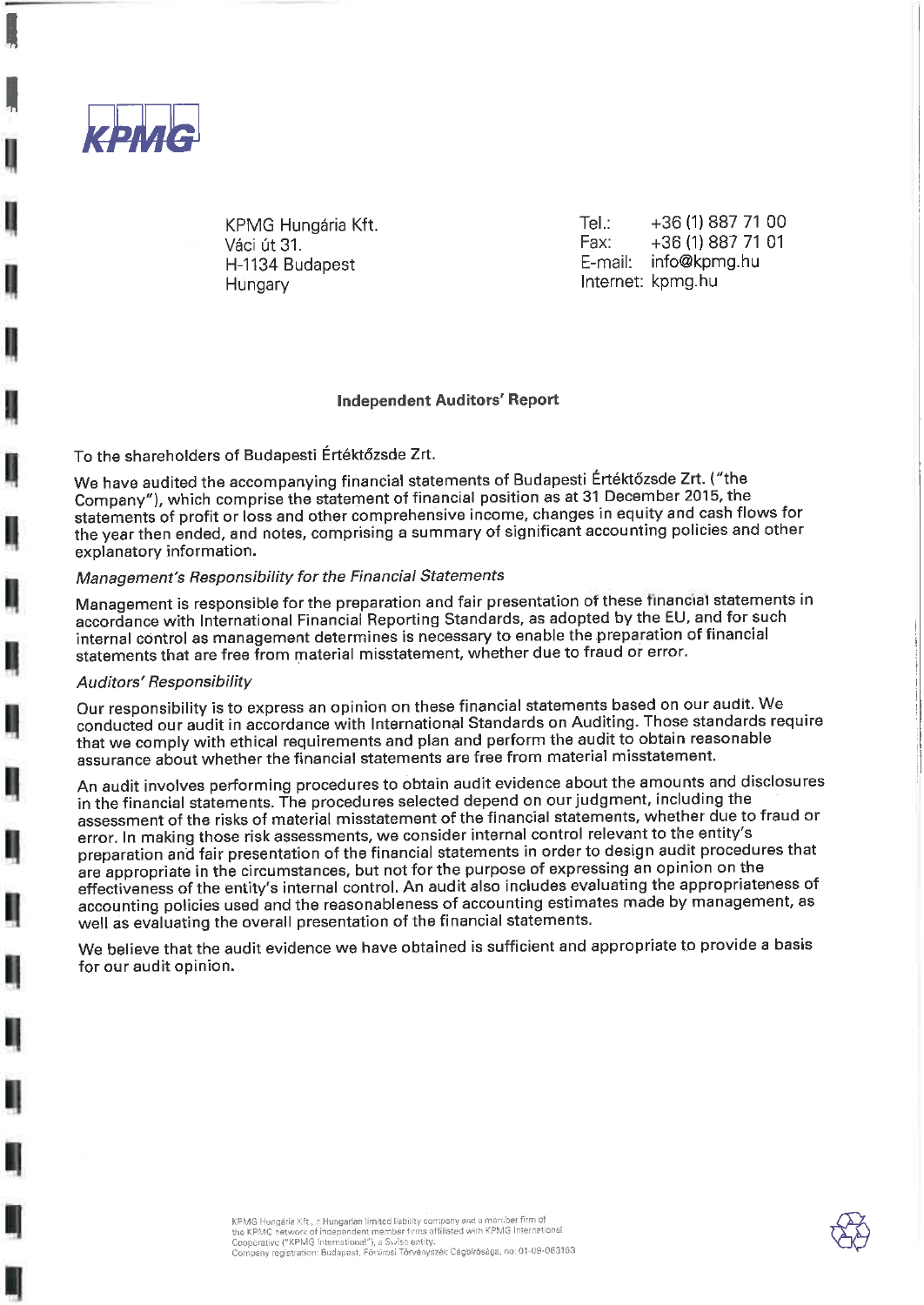

## Opinion

JI

W

U

ll

Ц

IJ

U

Ц

U

Ц

I

Ц

U

U

Щ

Щ

Ц

U

Ш

In our opinion, the financial statements give a true and fair view of the financial position of the Company as at 31 December 2015, and of its financial performance and its cash flows for the year then ended in accordance

Budapest, 20 May 2016

KPMG Hungária Kft.

Gábor Agócs Partner

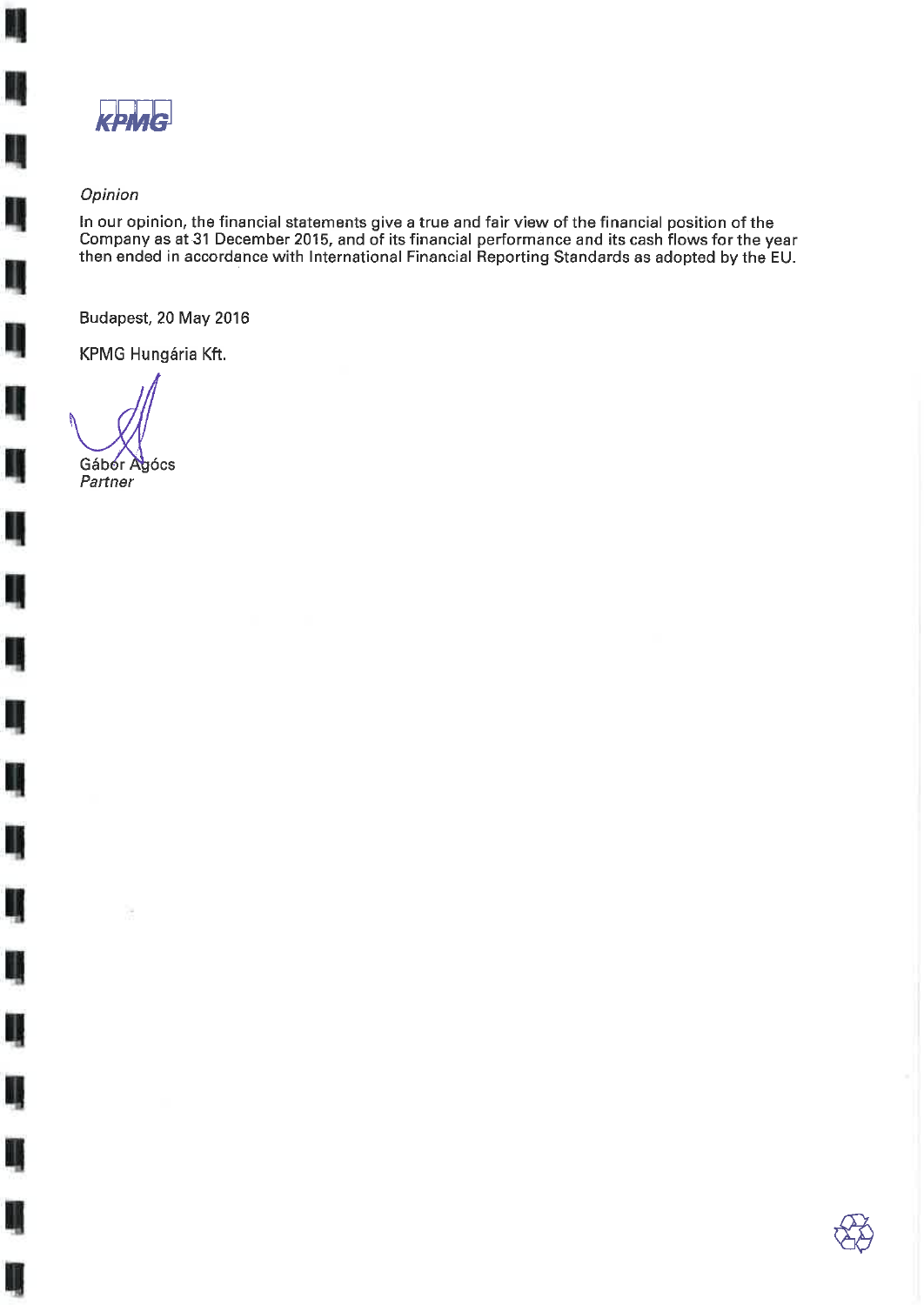

# **Financial Statements under IFRS as adopted by the EU and Independent Auditor's Report**

**For the year ended 31 December 2015**

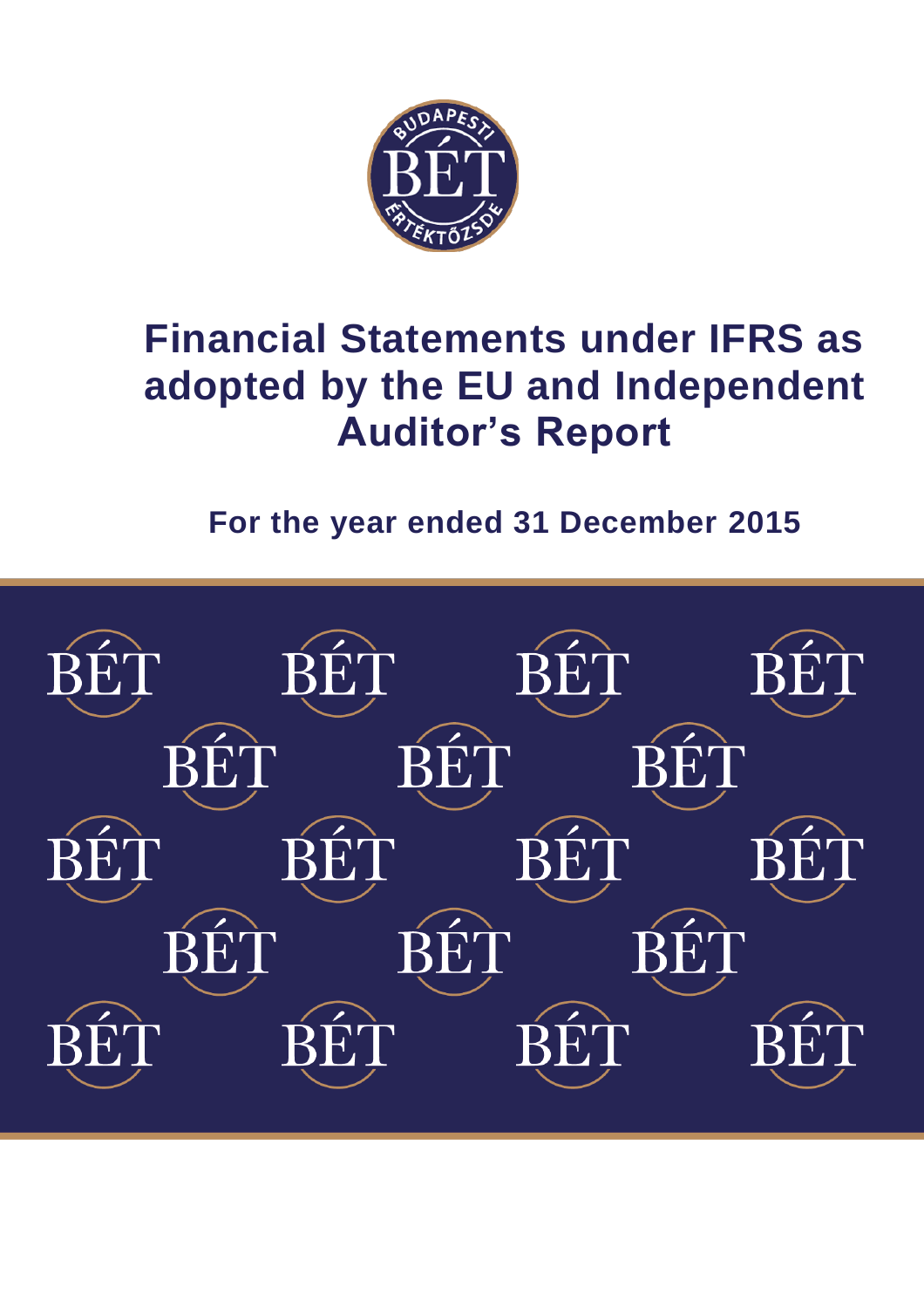## **Table of Contents**

|                                                                                                   | Page   |
|---------------------------------------------------------------------------------------------------|--------|
| Independent Auditor's Report                                                                      |        |
| <b>Financial Statements</b>                                                                       |        |
| Statement of Financial Position as at 31 December 2015                                            | 2      |
| Statement of Profit or Loss and other comprehensive income for the year<br>ended 31 December 2015 | 3      |
| Statement of Changes in Shareholders' equity for the year ended 31<br>December 2015               | 4      |
| Statement of Cash Flow for the year ended 31 December 2015                                        | 5      |
| Notes to the Financial Statements                                                                 | հ – 24 |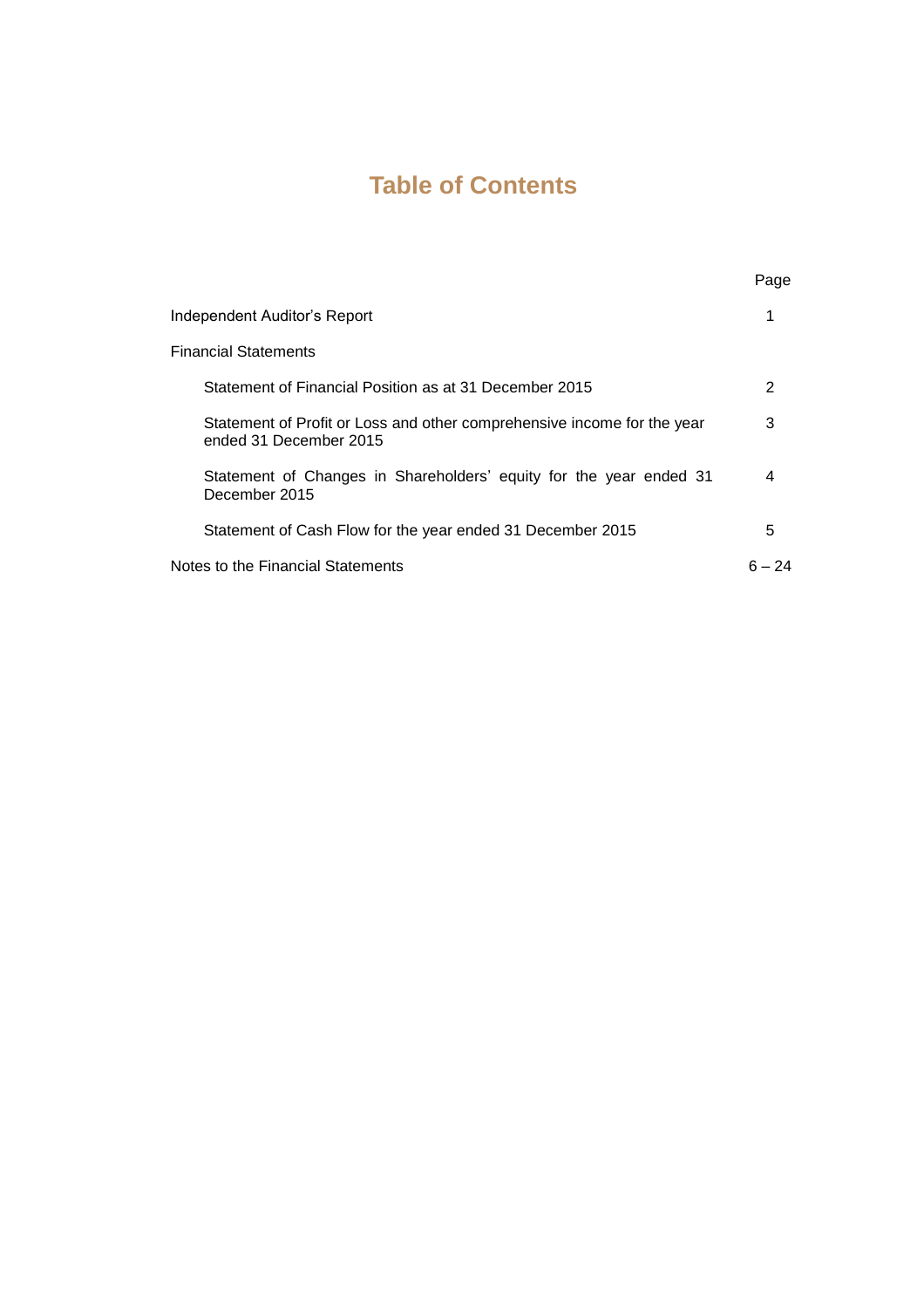#### Statement of financial position As at 31 December 2015 (in million HUF)

## **Statement of financial position**

|                                                   | <b>Notes</b> | 2015<br><b>HUF million</b> | 2014<br><b>HUF million</b> |
|---------------------------------------------------|--------------|----------------------------|----------------------------|
|                                                   |              |                            |                            |
| <b>ASSETS</b>                                     |              |                            |                            |
|                                                   |              |                            |                            |
| Property, plant and equipment                     | 11           | 73                         | 60                         |
| Intangible assets                                 | 11           | 87                         | 119                        |
| Investments accounted for using the equity method | 12           | 13 900                     | 13 267                     |
| <b>Non-current assets</b>                         |              | 14 060                     | 13 4 46                    |
|                                                   |              |                            |                            |
| Inventories                                       |              | 6                          | 8                          |
| Trade and other receivables                       | 13           | 294                        | 365                        |
| Cash and cash equivalents                         | 14           | 694                        | 585                        |
| <b>Current assets</b>                             |              | 994                        | 958                        |
|                                                   |              |                            |                            |
| <b>TOTAL ASSETS</b>                               |              | 15 0 54                    | 14 4 04                    |
|                                                   |              |                            |                            |
|                                                   |              |                            |                            |
| <b>EQUITY AND LIABILITIES</b>                     |              |                            |                            |
|                                                   |              |                            |                            |
|                                                   |              |                            |                            |
| Share capital                                     | 15           | 541                        | 541                        |
| <b>Reserves</b>                                   | 16           | 2576                       | 2576                       |
| Retained earnings                                 |              | 9981                       | 9474                       |
| <b>Total shareholders' equity</b>                 |              | 13 098                     | 12 5 91                    |
|                                                   |              |                            |                            |
|                                                   |              |                            |                            |
| Deferred tax liability (Non-current liabilitites) | 10           | 1661                       | 1 549                      |
| Provisions (Current liabilitites)                 | 18           | 39                         | 0                          |
| Trade and other payables (Current liabilitites)   | 17           | 256                        | 264                        |
| <b>Total liabilities</b>                          |              | 1956                       | 1813                       |
|                                                   |              |                            |                            |
| TOTAL SHAREHOLDERS' EQUITY AND LIABILITIES        |              | 15 0 54                    | 14 4 04                    |

Budapest, 20 May, 2016



The accompanying notes to the financial statements on pages 6 to 24 form an integral part of these financial statements.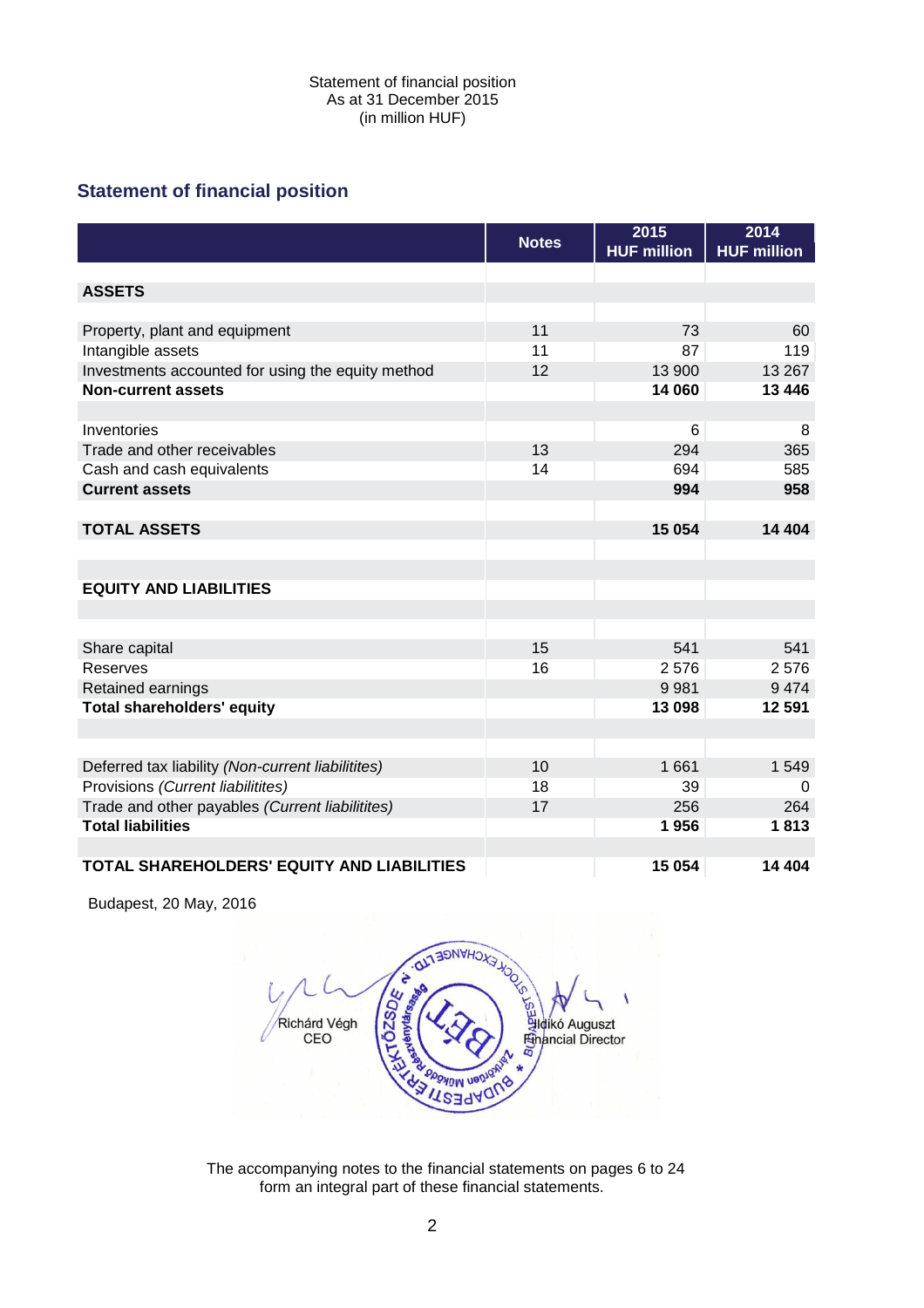## **Statement of Profit or Loss and other comprehensive income**

|                                         | <b>Notes</b>   | 2015<br><b>HUF million</b> | 2014<br><b>HUF million</b> |
|-----------------------------------------|----------------|----------------------------|----------------------------|
|                                         |                |                            |                            |
| Revenues                                | 6              | 2 1 3 9                    | 2 0 7 1                    |
| Other income                            |                | 24                         | 37                         |
| Operating expenses                      | $\overline{7}$ | $-1534$                    | $-1544$                    |
| Provisions                              | 18             | -39                        | 0                          |
| Impairment                              |                | $-19$                      | $-10$                      |
|                                         |                |                            |                            |
| Financial income                        | 9              | 17                         | 36                         |
| Financial expense                       |                | $-15$                      | -6                         |
|                                         |                |                            |                            |
| Share of profit from associate          | 12             | 633                        | 1 1 3 7                    |
|                                         |                |                            |                            |
| Net profit before taxation              |                | 1 206                      | 1721                       |
|                                         |                |                            |                            |
| Taxation                                | 10             | $-185$                     | $-281$                     |
|                                         |                |                            |                            |
| Net profit for the year                 |                | 1 0 2 1                    | 1 4 4 0                    |
|                                         |                |                            |                            |
| Total comprehensive income for the year |                | 1 0 2 1                    | 1440                       |

Budapest, 20 May, 2016

ON EXCHANGE I'ID  $\begin{array}{c}\n\sqrt{0250E} \\
\text{Néndings} \\
\alpha\n\end{array}$ **Ending Strategy**<br>**Elidikó Auguszt**<br> **Enancial Director** Richárd Végh CEO **PROVON UP AS IT SERADL** 

The accompanying notes to the financial statements on pages 6 to 24 form an integral part of these financial statements.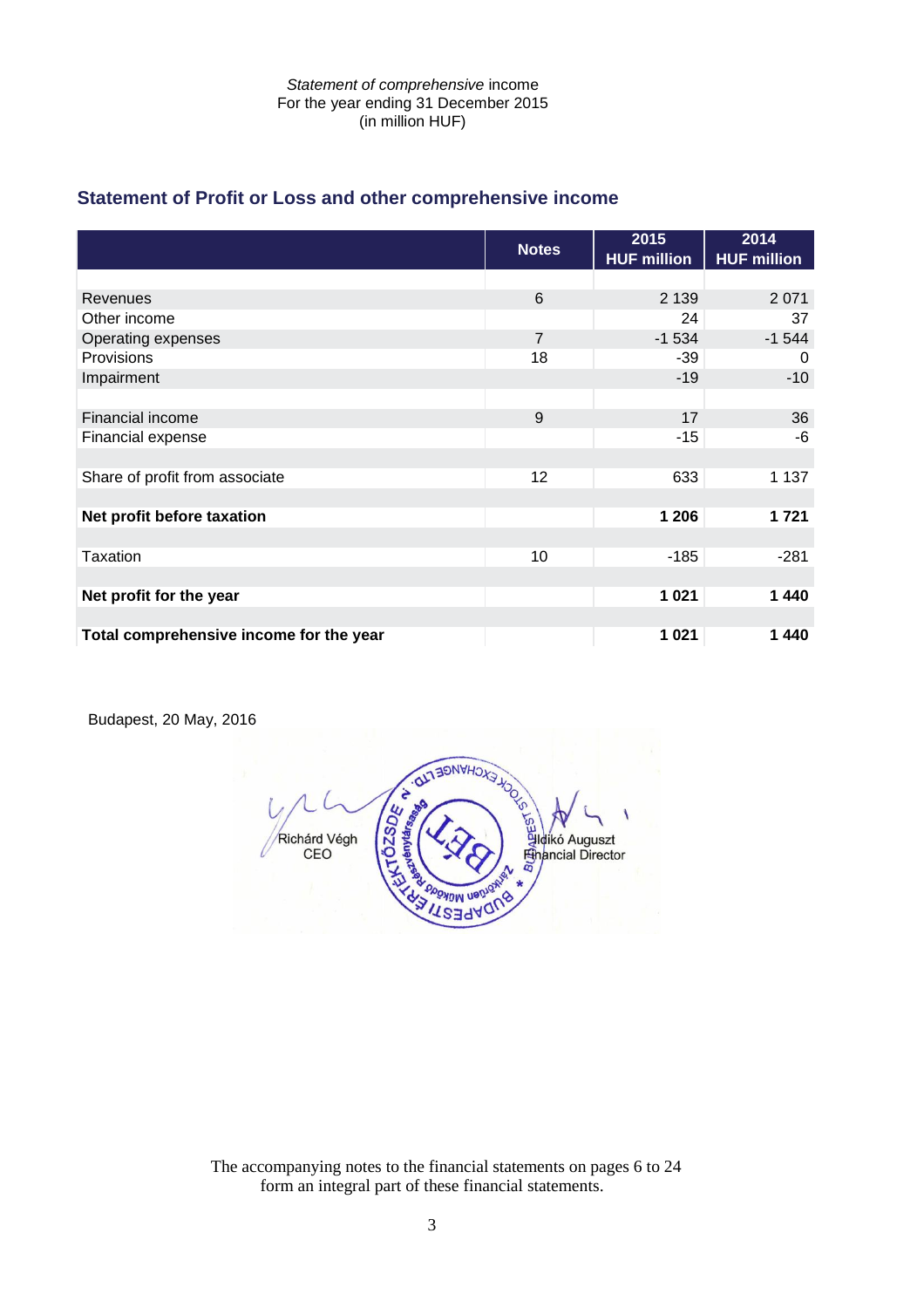Statement of changes in Shareholders' equity For the year ending 31 December 2015 (in million HUF)

## **Statement of changes in equity**

|                                                   | <b>Share capital</b> | <b>Capital</b><br>reserve | <b>Retained</b><br>earnings | <b>Total</b><br>shareholder's<br>equity |
|---------------------------------------------------|----------------------|---------------------------|-----------------------------|-----------------------------------------|
|                                                   |                      |                           |                             |                                         |
| <b>Financial Year Ended 31 December 2014</b>      |                      |                           |                             |                                         |
| <b>Balance at 1 January 2014</b>                  | 541                  | 2 5 7 6                   | 8 5 9 7                     | 11714                                   |
|                                                   |                      |                           |                             |                                         |
| Dividend paid from profit 2013                    |                      |                           | $-563$                      | $-563$                                  |
| Subtotal: Capital transactions with shareholders  | 0                    | 0                         | $-563$                      | $-563$                                  |
|                                                   |                      |                           |                             |                                         |
| Profit for financial year 2014                    | 0                    | $\Omega$                  | 1 4 4 0                     | 1 4 4 0                                 |
| Subtotal: Total comprehensive income for the year | 0                    | 0                         | 1 4 4 0                     | 1 4 4 0                                 |
|                                                   |                      |                           |                             |                                         |
| <b>Balance at 31 December 2014</b>                | 541                  | 2576                      | 9474                        | 12 5 91                                 |
|                                                   |                      |                           |                             |                                         |
| <b>Financial Year Ended 31 December 2015</b>      |                      |                           |                             |                                         |
| <b>Balance at 1 January 2015</b>                  | 541                  | 2 5 7 6                   | 9474                        | 12 591                                  |
|                                                   |                      |                           |                             |                                         |
| Dividend paid from profit 2014                    |                      |                           | $-514$                      | $-514$                                  |
| Subtotal: Capital transactions with shareholders  | 0                    | 0                         | $-514$                      | $-514$                                  |
|                                                   |                      |                           |                             |                                         |
| Profit for financial year 2015                    |                      |                           | 1 0 2 1                     | 1 0 2 1                                 |
| Subtotal: Total comprehensive income for the year | $\Omega$             | 0                         | 1021                        | 1021                                    |
|                                                   |                      |                           |                             |                                         |
| <b>Balance at 31 December 2015</b>                | 541                  | 2576                      | 9981                        | 13 098                                  |

The accompanying notes to the financial statements on pages 6 to 24 form an integral part of these financial statements.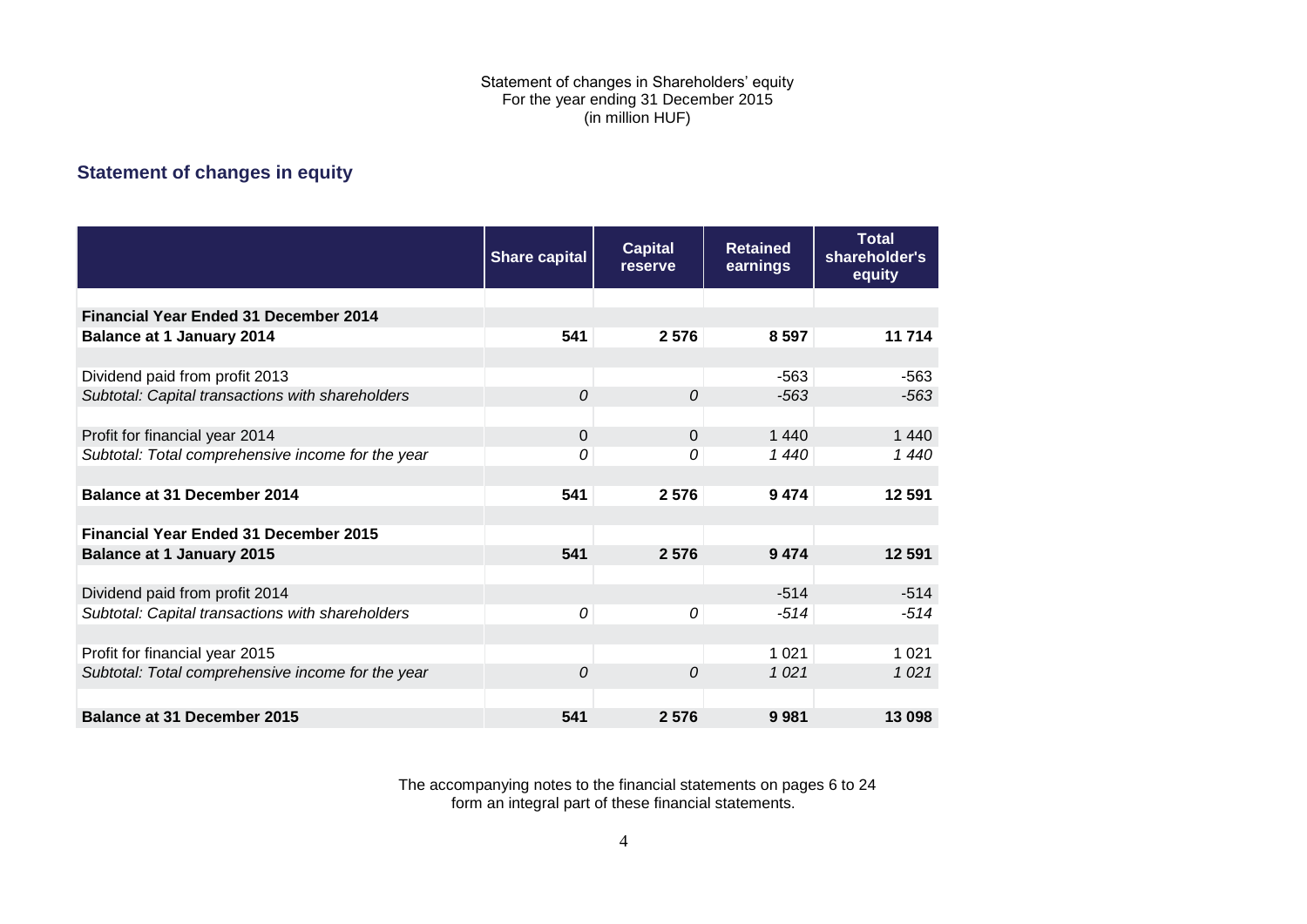#### Statement of Cash Flows For the year ended 31 December 2015 (in million HUF)

## **Statement of Cash Flows**

|                                                         |                | 2015               | 2014               |
|---------------------------------------------------------|----------------|--------------------|--------------------|
|                                                         | <b>Notes</b>   | <b>HUF million</b> | <b>HUF million</b> |
| Cash flows from operating activities                    |                |                    |                    |
| Net profit for the year                                 |                | 1 0 2 1            | 1440               |
| Depreciation and amortisation                           | $\overline{7}$ | 72                 | 68                 |
| Share of associated companies profit before taxation    |                | $-633$             | $-1137$            |
| Interest income                                         | 9              | -9                 | $-14$              |
| Income tax expense                                      | 10             | 185                | 281                |
|                                                         |                |                    |                    |
| Change in operating assets and liabilities              |                |                    |                    |
| Net (increase)/decrease in trade and other receivables  | 13             | 112                | 223                |
| Net increase/(decrease) in trade and other creditors    | 17             | $-8$               | $-294$             |
| Income tax paid                                         |                | $-73$              | $-65$              |
|                                                         |                |                    |                    |
| <b>Net Cash from Operating Activities</b>               |                | 667                | 502                |
|                                                         |                |                    |                    |
| Cash flows from investing activities                    |                |                    |                    |
| Interest received                                       | 9              | 9                  | 14                 |
| Purchase of intangibles, property, plant and equipment  | 11             | $-59$              | $-37$              |
| Proceeds from the sale of property, plant and equipment | 11             | 202                | 28                 |
| Sale of intangible, property, plant and equipments      | 11             | $-196$             | $-26$              |
|                                                         |                |                    |                    |
| Net cash flow from investing activities                 |                | $-44$              | $-21$              |
|                                                         |                |                    |                    |
| <b>Cash flows from financing activities</b>             |                |                    |                    |
| Dividends paid                                          |                | $-514$             | $-563$             |
| Long term loan                                          |                |                    |                    |
| Net cash flow from financing activities                 |                | $-514$             | $-563$             |
|                                                         |                | 109                | $-82$              |
| Net increase / (decrease) in cash and cash equivalents  |                |                    |                    |
| Cash and Cash Equivalents at Beginning of Year          | 14             | 585                | 667                |
|                                                         |                |                    |                    |
| Cash and Cash Equivalents at End of Year                | 14             | 694                | 585                |

The accounting policies and explanatory notes on pages 6 to 24 form an integral part of the financial statements.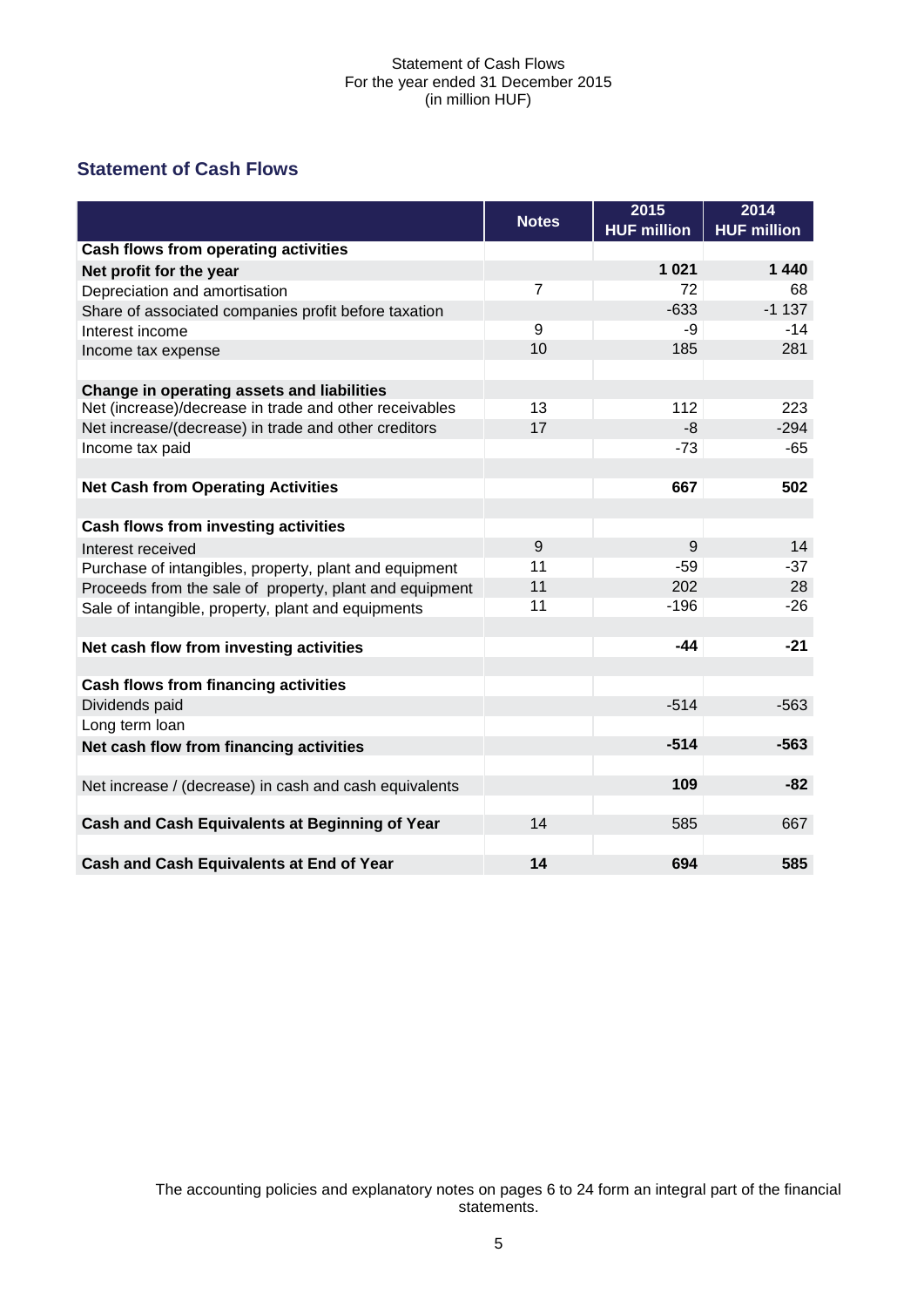## **1. REPORTING ENTITY**

Budapest Stock Exchange Ltd. (the "Company") was founded on 21 June 1990. The four main activities of the Company are listing services, trading services, dissemination of market information and product development. The Company is operating under the relevant Capital Market Act. The Company's registered office is located at Szabadság square 7, Budapest, Hungary. The ownership structure of the Company is presented in Note 15.

The Company's controlling shareholder is National Bank of Hungary (address:1054 Budapest, Szabadság tér 9.). At the end of November National Bank of Hungary performed a buyout on CEESEG AG and Österreichische Kontrollbank AG, the two Austrian owners held a stake of 68.8% of the Budapest Stock Exchange, to gain a total 75.75% ownership. Upon approval by the competent authorities, the transaction was completed on 9 December 2015.

## **2. BASIS OF PREPARATION**

#### **a) Statement of compliance**

These individual financial statements have been prepared in accordance with International Financial Reporting Standards ("IFRS") issued by the International Accounting Standards Board ("IASB"), as adopted by the EU and interpretations issued by the International Financial Reporting Interpretations Committee ("IFRIC"), as adopted by EU. These individual financial statements have been prepared for information purposes and are not intended to be filed with local Authorities.

These individual financial statements - on the basis of the authorization of the Board of Directors - were approved by the Chief Executive Officer on 20 May 2016.

#### **b) Basis of measurement**

The individual financial statements have been prepared on the historical cost basis except for the following:

- derivative financial instruments are measured at fair value
- financial instruments at fair value through profit or loss are measured at fair value
- available-for-sale financial assets are measured at fair value

The methods used to measure fair values are discussed further in note 5.

#### **c) Functional and presentation currency**

These individual financial statements are presented in Hungarian Forint ("HUF"), which is the Company's functional currency. All financial information presented in HUF has been rounded to the nearest million ("MHUF").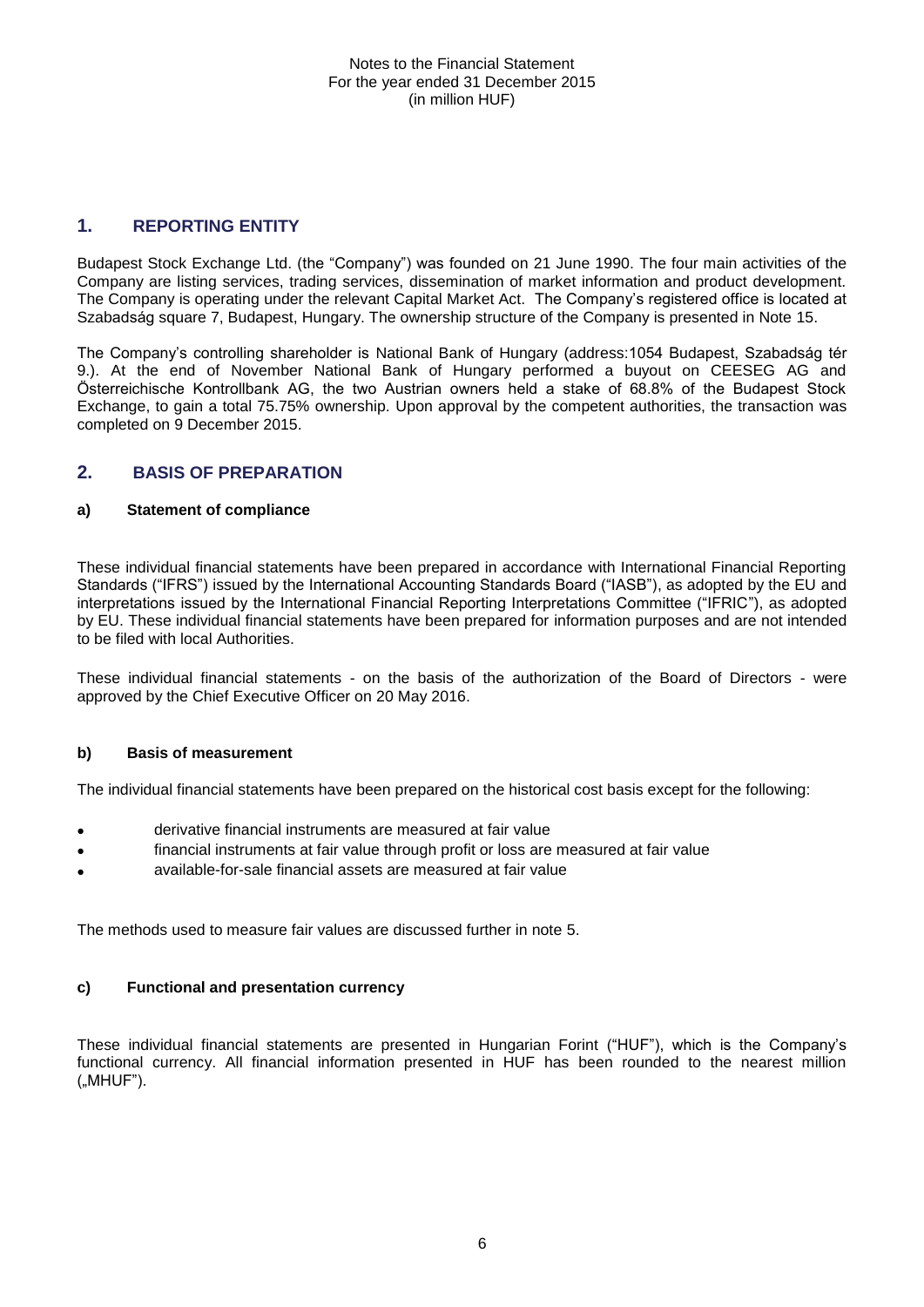## **3. SUMMARY OF SIGNIFICANT ACCOUNTING POLICIES**

#### **a) Use of estimates and judgements**

The preparation of financial statements in conformity with IFRSs, as adopted by the EU requires management to make judgements, estimates and assumptions that affect the application of accounting policies and the reported amounts of assets, liabilities, income and expenses. Actual results may differ from these estimates.

Estimates and underlying assumptions are reviewed on an ongoing basis. Revisions to accounting estimates are recognized in the period in which the estimates are revised and in any future periods affected.

#### **b) Basis of preparation**

Associates are those entities in which the Company has significant influence, but no control, over the financial and operating policies. Significant influence is presumed to exist when the Company holds between 20 and 50 percent of the voting power of another entity. Associate entities are accounted for using the equity method and are initially recognised at cost.

The Company's associate companies, Central Depository and Clearing House (Budapest) Ltd ("KELER") and KELER CCP Ltd. ("KELER CCP") are included in these financial statements using the equity method, whereby the investment was initially recorded at cost and adjusted thereafter for the post acquisition change in the Company's share of net assets. The income statement reflects the Company's share of the results of operations of the investee.

#### **c) Foreign currency transactions**

Transactions in foreign currencies are translated to the respective functional currencies of the Company at exchange rates at the dates of the transactions. Monetary assets and liabilities denominated in foreign currencies at the reporting date are retranslated to the functional currency at the exchange rate at that date. The foreign currency gain or loss on monetary items is the difference between amortised cost in the functional currency at the beginning of the period, adjusted for effective interest and payments during the period, and the amortised cost in foreign currency translated at the exchange rate at the end of the period. Non-monetary assets and liabilities denominated in foreign currencies that are measured at fair value are retranslated to the functional currency at the exchange rate at the date that the fair value was determined. Foreign currency differences arising on retranslation are recognised in profit or loss, except for differences arising on the retranslation of available-for-sale equity instruments, a financial liability designated as a hedge of the net investment in a foreign operation, or qualifying cash flow hedges, which are recognised directly in equity.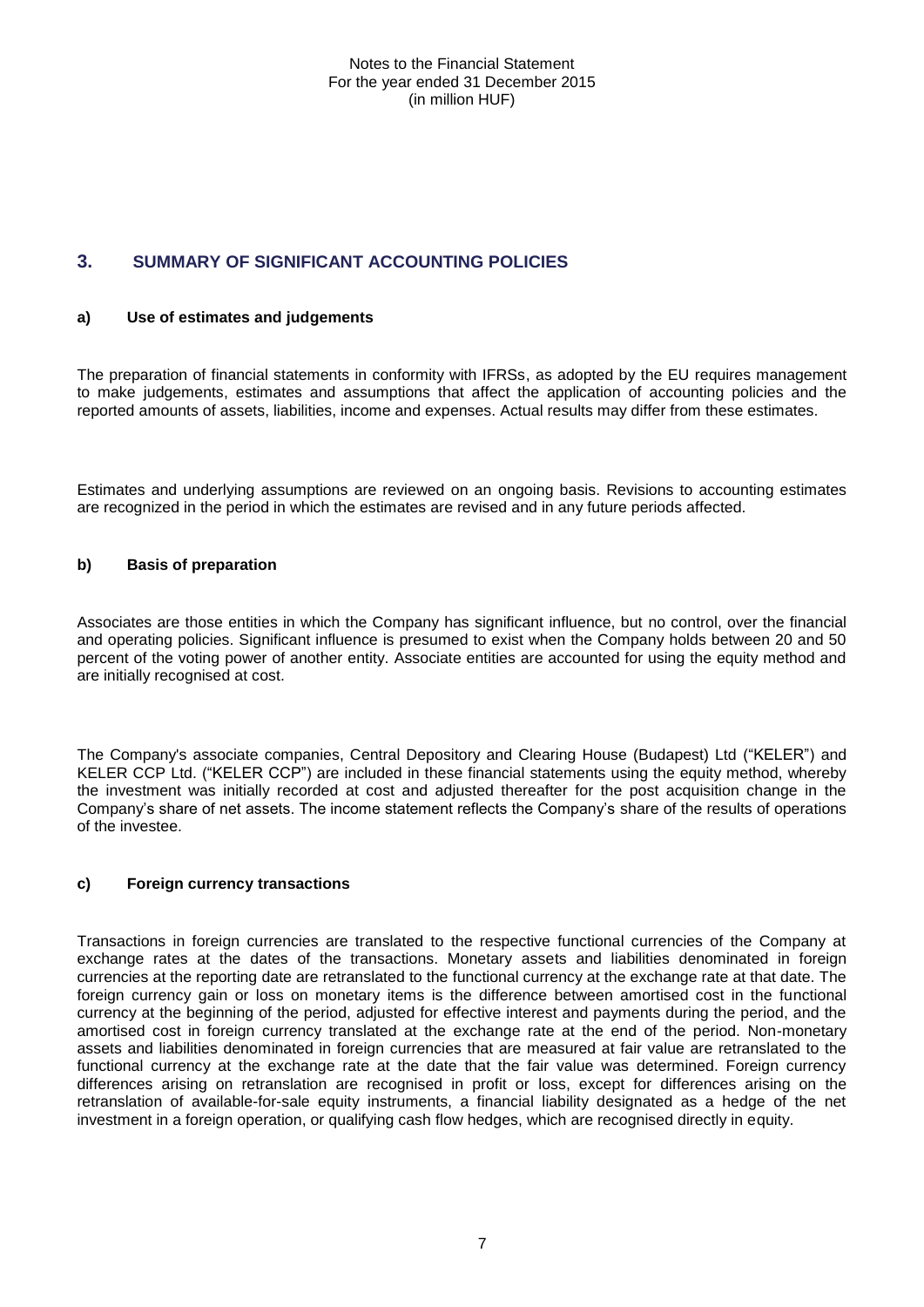#### **d) Financial instruments**

#### **I. Non-derivative financial instruments**

Non-derivative financial instruments comprise investments in equity and debt securities, trade and other receivables, cash and cash equivalents, and trade and other payables.

Non-derivative financial instruments are recognised initially at fair value plus, for instruments not at fair value through profit or loss, any directly attributable transaction costs. Subsequent to initial recognition non-derivative financial instruments are measured as described below.

Cash and cash equivalents comprise cash balances and call deposits. Bank overdrafts that are repayable on demand and form an integral part of the Company's cash management are included as a component of cash and cash equivalents for the purpose of the statement of cash flows.

#### *Held-to-maturity investments*

If the Company has the positive intent and ability to hold debt securities to maturity, then they are classified as held-to-maturity. Held-to-maturity investments are measured at amortised cost using the effective interest method, less any impairment losses.

#### *Available-for-sale financial assets*

The Company's investments in equity securities and certain debt securities are classified as available-for-sale financial assets. Subsequent to initial recognition, they are measured at fair value and changes therein, other than impairment losses, and foreign exchange gains and losses on available-for-sale monetary items are recognised directly in equity. When an investment is derecognised, the cumulative gain or loss in equity is transferred to profit or loss.

#### *Financial assets at fair value through profit or loss*

An instrument is classified at fair value through profit or loss if it is held for trading or is designated as such upon initial recognition. Financial instruments are designated at fair value through profit or loss if the Company manages such investments and makes purchase and sale decisions based on their fair value in accordance with the Company's documented risk management or investment strategy. Upon initial recognition attributable transaction costs are recognised in profit or loss when incurred. Financial instruments at fair value through profit or loss are measured at fair value, and changes therein are recognised in profit or loss.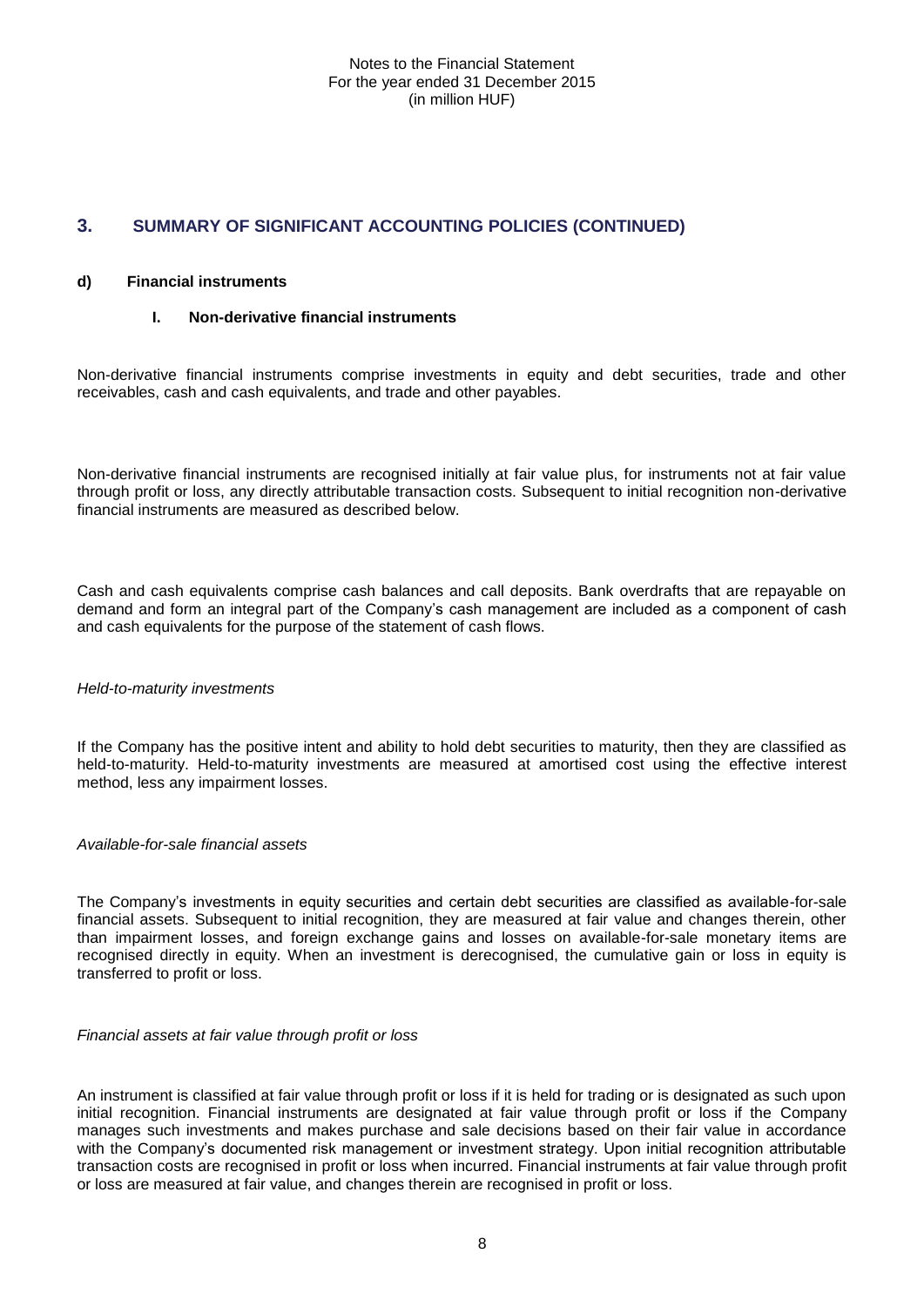*Other*

Other non-derivative financial instruments are measured at amortised cost using the effective interest method, less any impairment losses.

#### **II. Derivative financial instruments**

The Company does not hold any derivative financial instruments.

#### **e) Property, plant and equipment**

Items of property, plant and equipment are measured at cost less accumulated depreciation and impairment losses. Cost includes expenditures that are directly attributable to the acquisition of the asset. The cost of selfconstructed assets includes the cost of materials and direct labour, any other costs directly attributable to bringing the asset to a working condition for its intended use, and the costs of dismantling and removing the items and restoring the site on which they are located. Purchased software that is integral to the functionality of the related equipment is capitalised as part of that equipment.

When parts of an item of property, plant and equipment have different useful lives, they are accounted for as separate items (major components) of property, plant and equipment. The annual rates used for this purpose, which are consistent with those of the prior years, are:

| Leasehold premises and related expenditure     | 6%          |
|------------------------------------------------|-------------|
| General electrical equipment                   | 14.5% - 20% |
| Computer systems                               | 33%         |
| Office furniture, fittings and other equipment | 14.5% - 20% |
| Motor vehicles                                 | 20%         |

Depreciation is recognised in profit or loss on a straight-line basis over the estimated useful lives of each part of an item of property, plant and equipment. Residual values are considered to be nil. Depreciation is not charged on tangible fixed assets which have not yet been brought into use and on land. Depreciation methods, useful lives and residual values are reassessed at the reporting date. Gains and losses on disposal of property, plant and equipment are determined by reference to their carrying amount and are taken into account in determining other income.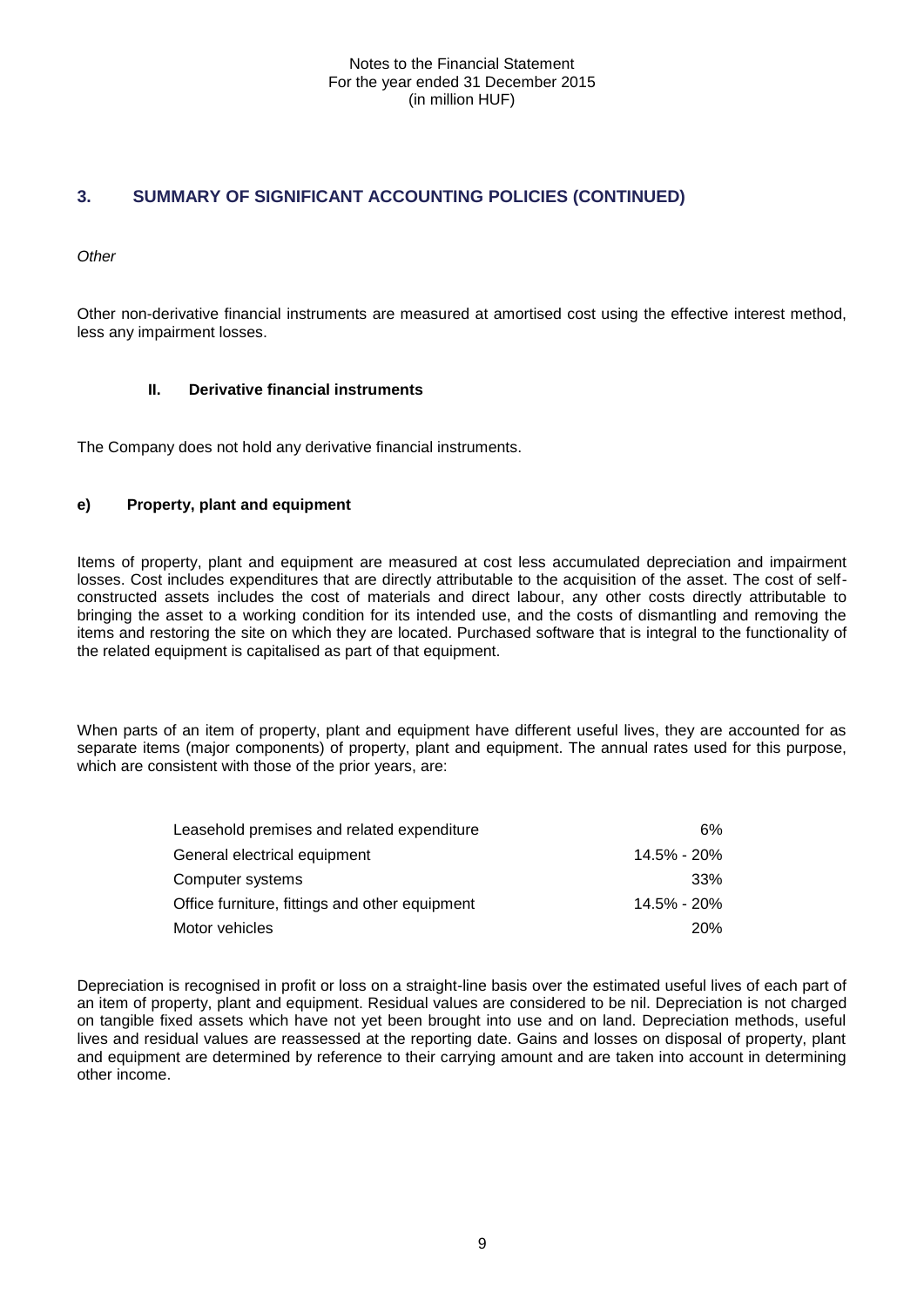#### **f) Intangible assets**

Software costs for the development and implementation of systems which enhance the services provided by the Company are capitalised and amortised straight line over their estimated useful lives, which is an average of three years.

#### **g) Impairment**

#### **I. Financial assets**

A financial asset is assessed at each reporting date to determine whether there is any objective evidence that it is impaired. A financial asset is considered to be impaired if objective evidence indicates that one or more events have had a negative effect on the estimated future cash flows of that asset.

An impairment loss in respect of a financial asset measured at amortised cost is calculated as the difference between its carrying amount, and the present value of the estimated future cash flows discounted at the original effective interest rate. An impairment loss in respect of an available-for-sale financial asset is calculated by reference to its fair value.

All impairment losses are recognised in profit or loss. Any cumulative loss in respect of an available-for-sale financial asset recognised previously in equity is transferred to profit or loss, as other expense.

An impairment loss is reversed if the reversal can be related objectively to an event occurring after the impairment loss was recognised. For financial assets measured at amortised cost and available-for-sale financial assets that are debt securities, the reversal is recognised in profit or loss, as other operating income. For available-for-sale financial assets that are equity securities, the reversal is recognised directly in equity.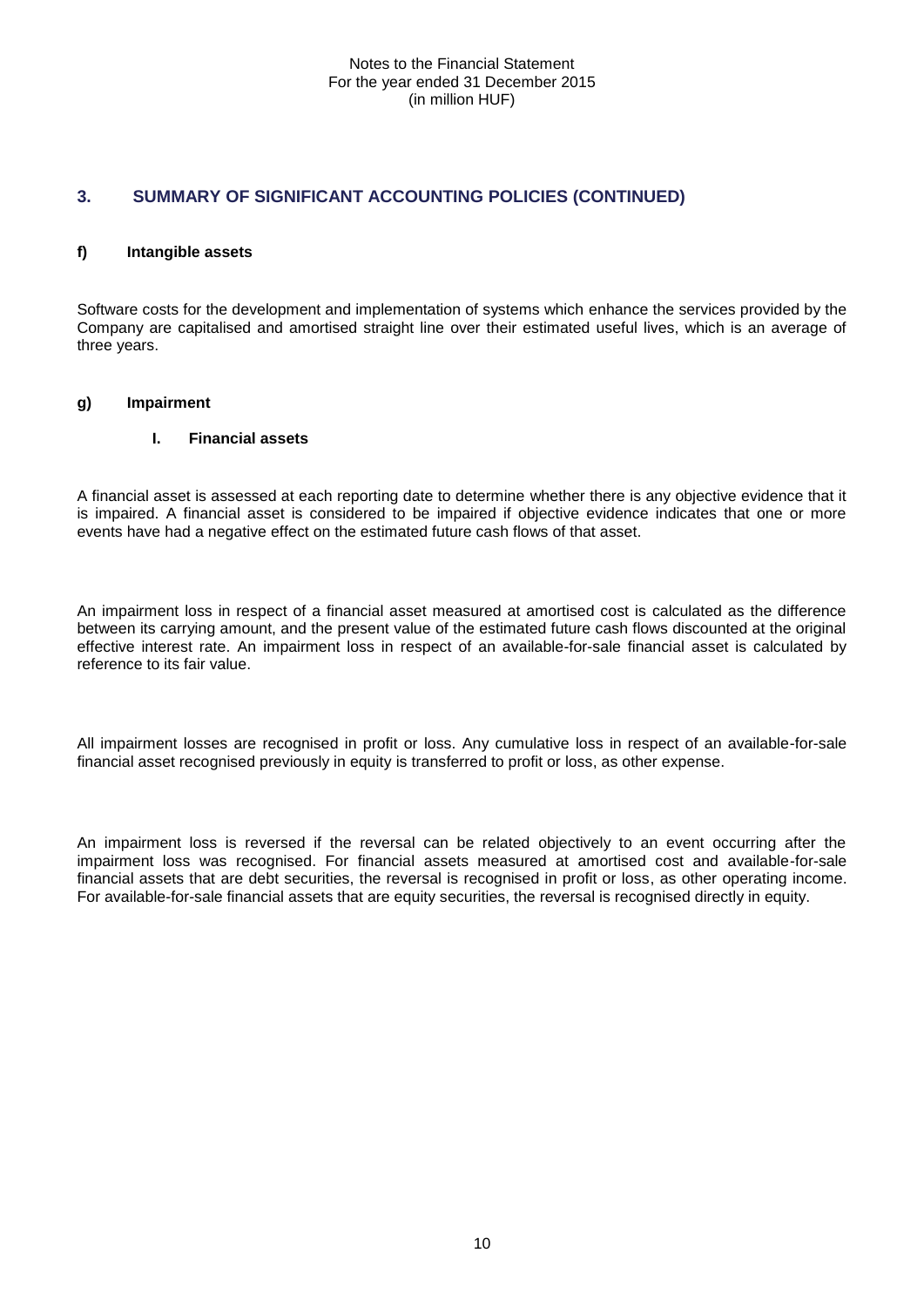#### **II. Non-financial assets**

The carrying amounts of the Company's non-financial assets are reviewed at each reporting date to determine whether there is any indication of impairment. If any such indication exists, then the asset's recoverable amount is estimated. For goodwill and intangible assets that have indefinite lives or that are not yet available for use, the recoverable amount is estimated at each reporting date.

The recoverable amount of an asset is the greater of its value in use and its fair value less costs to sell. In assessing value in use, the estimated future cash flows are discounted to their present value using a pre-tax discount rate that reflects current market assessments of the time value of money and the risks specific to the asset.

An impairment loss is recognised if the carrying amount of an asset exceeds its estimated recoverable amount. Impairment losses are recognised in profit or loss, as other expense.

In respect of assets other than goodwill, impairment losses recognised in prior periods are assessed at each reporting date for any indications that the loss has decreased or no longer exists. An impairment loss is reversed if there has been a change in the estimates used to determine the recoverable amount. An impairment loss is reversed only to the extent that the asset's carrying amount does not exceed the carrying amount that would have been determined, net of depreciation or amortisation, if no impairment loss had been recognised.

#### **h) Employee benefits**

A defined contribution plan is a post-employment benefit plan under which an entity pays fixed contributions into a separate entity and will have no legal or constructive obligation to pay further amounts. Obligations for contributions to defined contribution pension plans are recognised as an expense in profit or loss when they are due.

Wages and salaries include contributions to defined contribution schemes, on the basis of the decision of the empoyees. There are no defined benefit schemes.

#### **i) Provisions**

A provision is recognised if, as a result of a past event, the Company has a present legal or constructive obligation that can be estimated reliably, and it is probable that an outflow of economic benefits will be required to settle the obligation. Provisions are determined by discounting the expected future cash flows at a pre-tax rate that reflects current market assessments of the time value of money and the risks specific to the liability.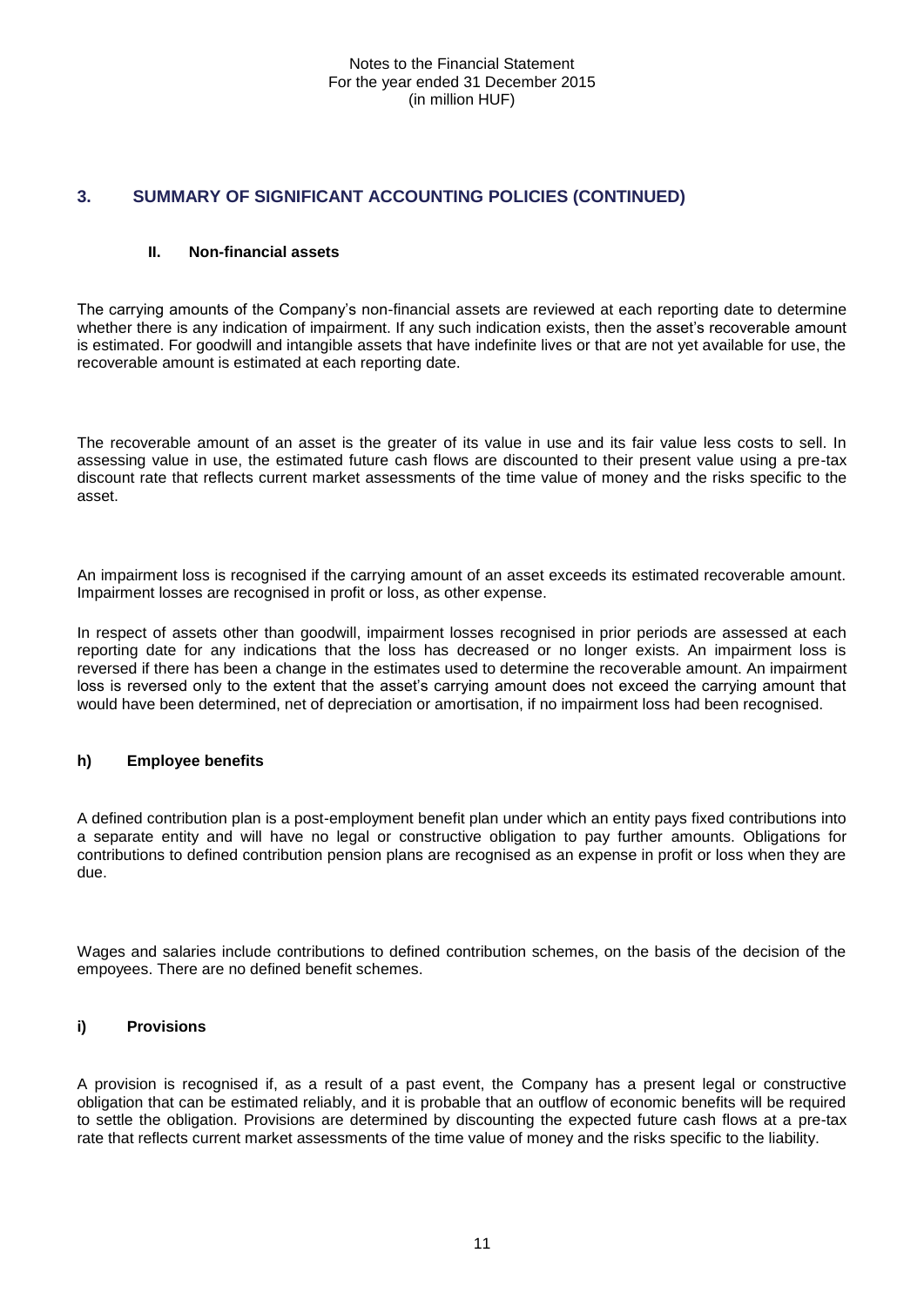#### **j) Revenue**

Revenue is recognised to the extent that it is probable that the economic benefits will flow to the Company and the revenue can be reliably measured. Revenue from services rendered is recognised in profit or loss in proportion to the stage of completion of the transaction at the reporting date. The stage of completion is assessed by reference to surveys of work performed. The following specific recognition criteria must also be met before revenue is recognised:

- Annual fees are recognised straight line over the 12 month period to which the fee relates.
- Admission fees are recognised at the time of admission to trading.
- Data, transaction, information and exchange charges are recognised in the month in which the data is provided or the transaction is effected.

Operating revenue comprises membership and other fees receivable from stockbrokers together with fees receivable in respect of the listing, clearing, registration and trading of quoted securities and related services.

#### **k) Finance income**

Finance income comprises interest income on funds invested (including available-for-sale financial assets), dividend income, gains on the disposal of available-for-sale financial assets. Interest income is recognised as it accrues in profit or loss, using the effective interest method. Dividend income is recognised in profit or loss on the date that the Company's right to receive payment is established.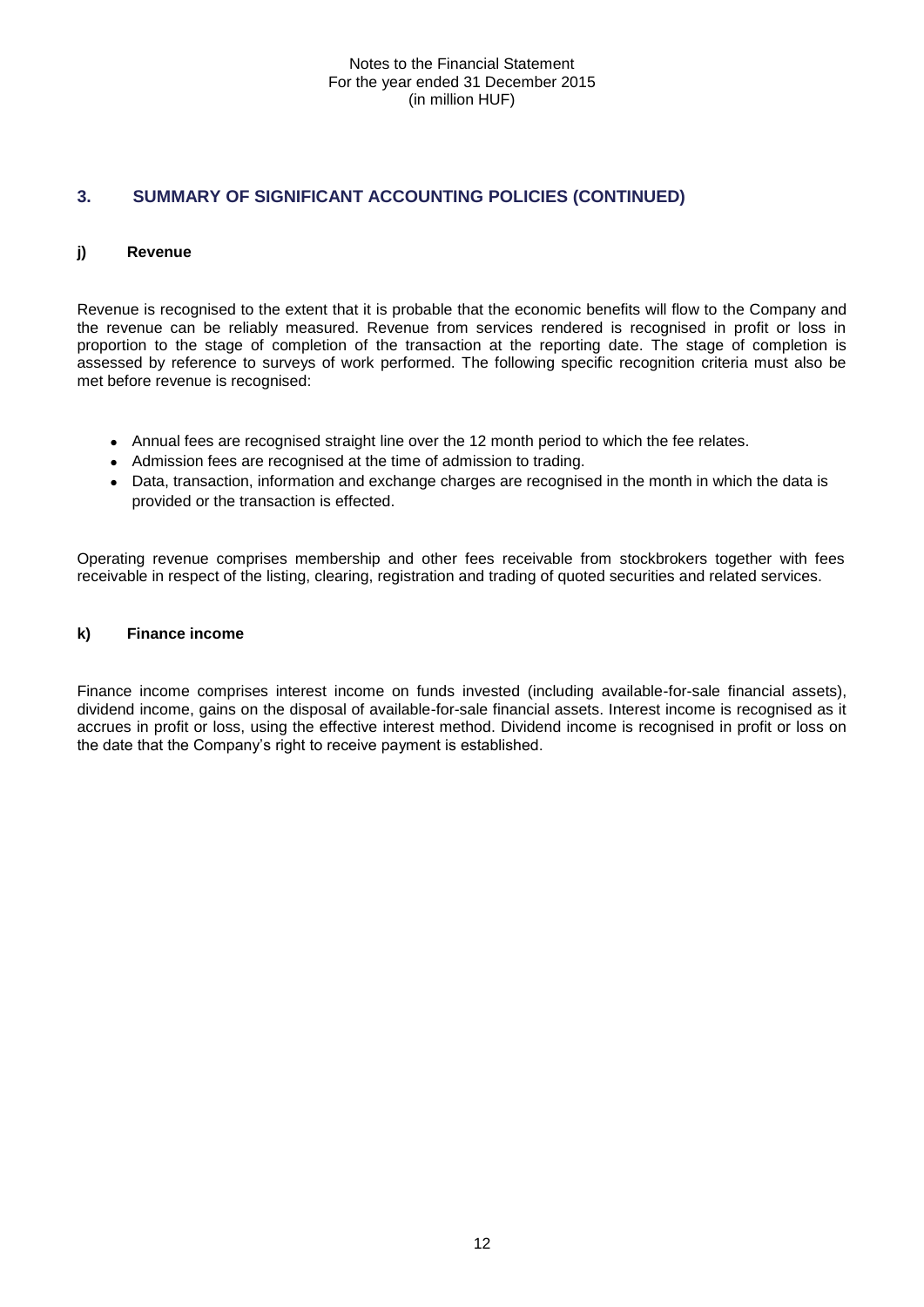#### **l) Income tax**

Income tax expense comprises current and deferred tax. Income tax expense is recognised in profit or loss except to the extent that it relates to items recognised directly in equity, in which case it is recognised in equity.

Current tax is the expected tax payable on the taxable income for the year, using tax rates enacted or substantively enacted at the reporting date, and any adjustment to tax payable in respect of previous years.

Deferred tax is recognised using the balance sheet method, providing for temporary differences between the carrying amounts of assets and liabilities for financial reporting purposes and the amounts used for taxation purposes. Deferred tax is not recognised for the following temporary differences: the initial recognition of assets or liabilities in a transaction that is not a business combination and that affects neither accounting nor taxable profit, and differences relating to investments in subsidiaries and jointly controlled entities to the extent that it is probable that they will not reverse in the foreseeable future. In addition, deferred tax is not recognised for taxable temporary differences arising on the initial recognition of goodwill. Deferred tax is measured at the tax rates that are expected to be applied to the temporary differences when they reverse, based on the laws that have been enacted or substantively enacted by the reporting date. Deferred tax assets and liabilities are offset if there is a legally enforceable right to offset current tax liabilities and assets, and they relate to income taxes levied by the same tax authority on the same taxable entity, or on different tax entities, but they intend to settle current tax liabilities and assets on a net basis or their tax assets and liabilities will be realised simultaneously.

A deferred tax asset is recognised to the extent that it is probable that future taxable profits will be available against which the temporary difference can be utilised. Deferred tax assets are reviewed at each reporting date and are reduced to the extent that it is no longer probable that the related tax benefit will be realised.

#### **m) Events after the balance sheet date**

Events after the balance sheet date are those events, favourable and unfavourable, that occur between the balance sheet date and the date when the financial statements are authorised for issue. These events are adjusting and non-adjusting events according to IAS 10.

All adjusting events after balance sheet date have been taken into account in the preparation of the individual financial statements of the Company.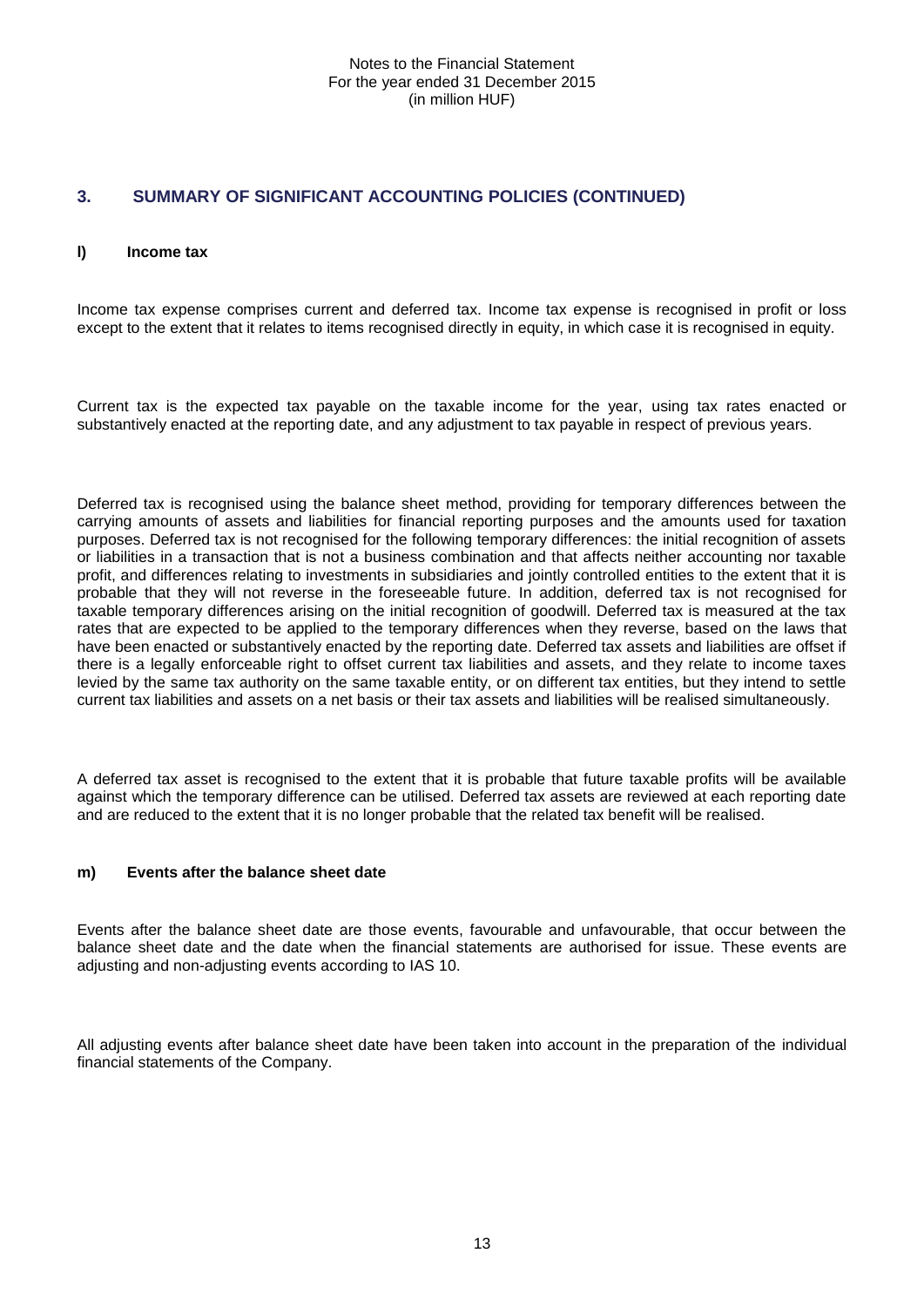#### Notes to the Financial Statement For the year ended 31 December 2015 (in million HUF)

## **4. FINANCIAL RISK MANAGEMENT**

#### **a) Overview**

The Company has exposure to the following risks from its use of financial instruments:

- credit risk
- **•** liquidity risk
- market risk.

This note presents information about the Company's exposure to each of the above risks, the Company's objectives, policies and processes for measuring and managing risk, and the Company's management of capital. Further disclosures are included throughout these individual financial statements.

The Board of Directors has overall responsibility for the establishment and oversight of the Company's risk management framework. The Board has established the risk management policies, which describes the responsibilities for developing and monitoring the Company's risk management policies.

The Company's risk management policies are established to identify and analyse the risks faced by the Company, to set appropriate risk limits and controls, and to monitor risks and adherence to limits. Risk management policies and systems are reviewed regularly to reflect changes in market conditions and the Company's activities. The Company, through its training and management standards and procedures, aims to develop a disciplined and constructive control environment in which all employees understand their roles and obligations.

#### **b) Credit risk**

Credit risk is the risk of financial loss to the Company if a customer or counterparty to a financial instrument fails to meet its contractual obligations, and arises principally from the Consumer's receivables from customers and investment securities.

The Company has no significant concentrations of credit risk. It has policies in place to ensure that sales are made to customers with an appropriate credit history. The Company has policies that limit the amount of credit exposure to any individual customer or financial institution other than the State. 95.5 % of the customers are risk free from the Company's point of view.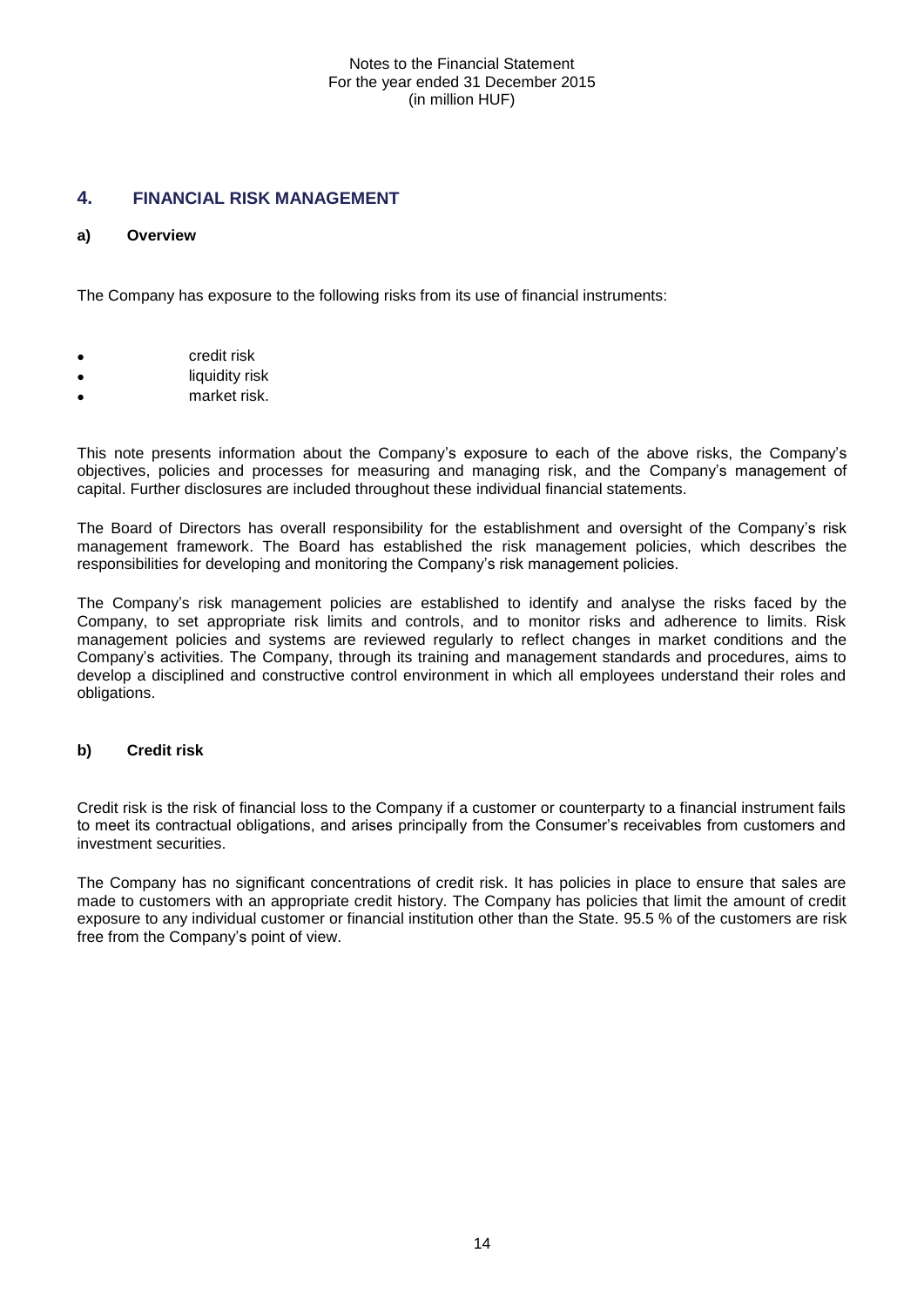## **4. FINANCIAL RISK MANAGEMENT (CONTINUED)**

#### **c) Liquidity risk**

Liquidity risk is the risk that the Company will not be able to meet its financial obligations as they fall due. The Company's approach to managing liquidity is to ensure, as far as possible, that it will always have sufficient liquidity to meet its liabilities when due, under both normal and stressed conditions, without incurring unacceptable losses or risking damage to the Company's reputation.

Prudent liquidity risk management implies maintaining sufficient cash and marketable securities, the availability of funding through an adequate amount of committed credit facilities and the ability to close out market positions. Cash and available for sale security portfolio held by the Company are considered to be sufficient for liquidity management purposes.

In accordance with legal provisions, Company invests its free liquid assets as a deposit in the case of a period of less than a month, for a period of over a month it invests them in government securities or time deposits. The company's liquid assets are stable, and the Company believes its liquidity risk is low.

#### **d) Market risk**

Market risk is the risk that changes in market prices, such as foreign exchange rates, interest rates will affect the Company's income or the value of its holdings of financial instruments. The objective of market risk management is to manage and control market risk exposures within acceptable parameters, while optimising the return.

The Company operates domestically only and is not exposed to significant foreign exchange risk. The Company prices are set by internal rules as authorized by the Board or by the Members. Financial assets are not exposed to interest rate risk with the exception of the investments as disclosed in Note 14.

#### **e) Capital management**

The Company's policy is to maintain a strong capital base so as to maintain investor, creditor and market confidence and to sustain future development of the business. The Board of Directors monitors the return on capital. The Board of Directors also monitors the level of dividends to ordinary shareholders.

There were no changes in the company's approach to capital management during the year.

The Company is not subject to externally imposed capital requirements, except for the minimal share capital that needs to be 500 MHUF.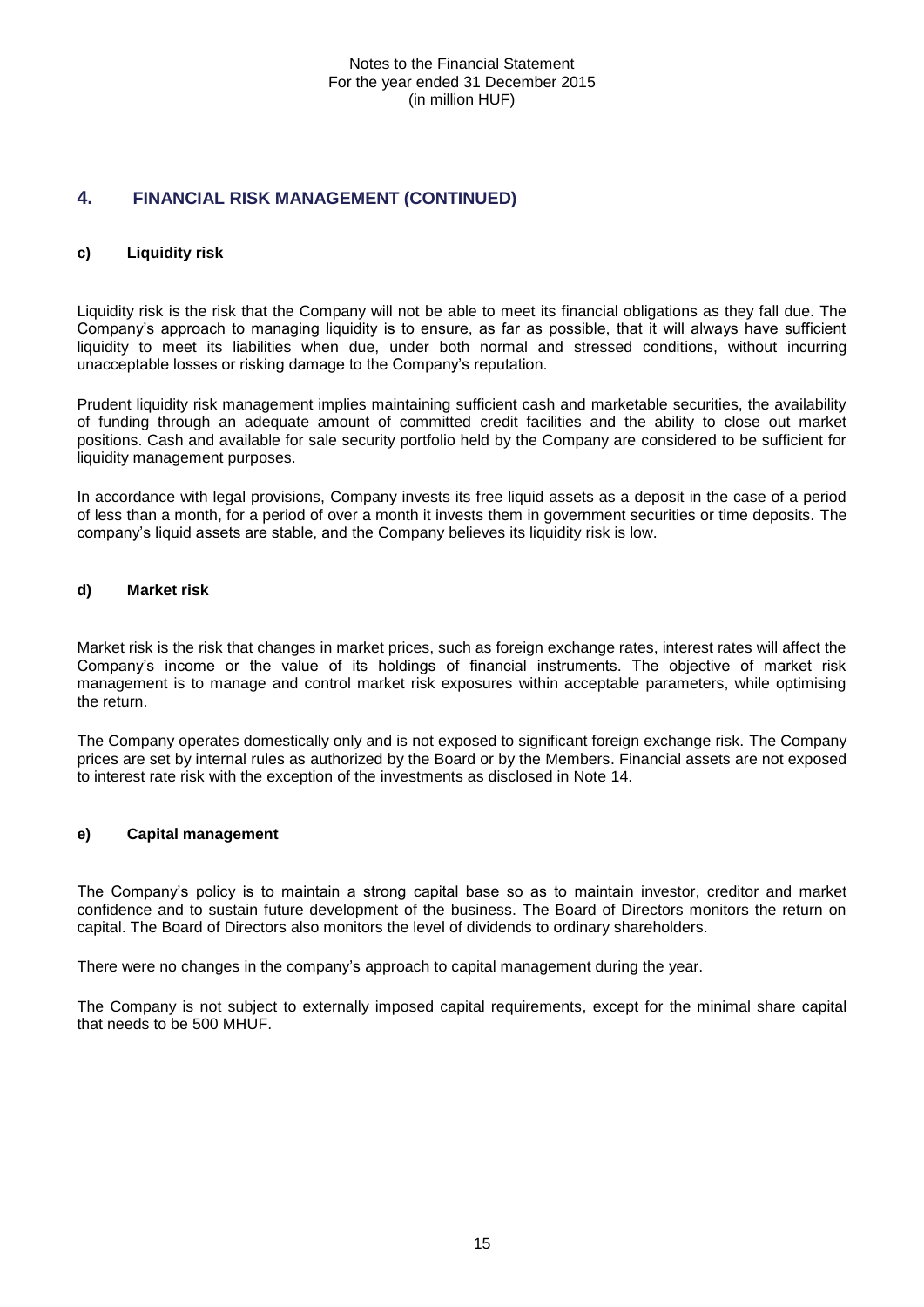## **5. PRESENTATION OF FINANCIAL INSTRUMENTS**

#### **a) Interest rate sensitivity analysis for variable rate instruments**

A change of 100 basis points in interest rates at the reporting date would have increased (decreased) equity and profit or loss by the amounts shown below. This analysis assumes that all other variables (if any) remain constant. The analysis is performed on the same basis for 2014.

| <b>Effect in THUF</b>     | <b>Profit or loss</b>        |                      |                     | <b>Equity</b>        |
|---------------------------|------------------------------|----------------------|---------------------|----------------------|
|                           | 100 <sub>bp</sub><br>increse | $100$ bp<br>decrease | $100$ bp<br>increse | $100$ bp<br>decrease |
| 31 December 2015          |                              |                      |                     |                      |
| Variable rate instruments | 1 2 1 8                      | 1 2 7 4              | 1 2 1 8             | 1 274                |
| Interest rate sensitivity | 1 2 1 8                      | 1 2 7 4              | 1 2 1 8             | 1 2 7 4              |
| 31 December 2014          |                              |                      |                     |                      |
| Variable rate instruments | 1000                         | 1000                 | 1000                | 1000                 |
| Interest rate sensitivity | 1000                         | 1000                 | 1000                | 1000                 |

#### **b) Foreign exchange sensitivity**

The Company operates domestically only and is not exposed to significant foreign exchange risk.

#### **c) Basis of determining fair value**

The following summarises the significant methods and assumptions used in estimating the fair values of financial instruments.

#### *Marketable securities available for sale*

The fair value of marketable securities available for sale is determined by reference to their quoted bid price at the reporting date.

#### *Other financial instruments*

The fair value of all other financial instruments is estimated to be equal to the carrying amount of these assets. These assets include cash, trade and other receivable and payables.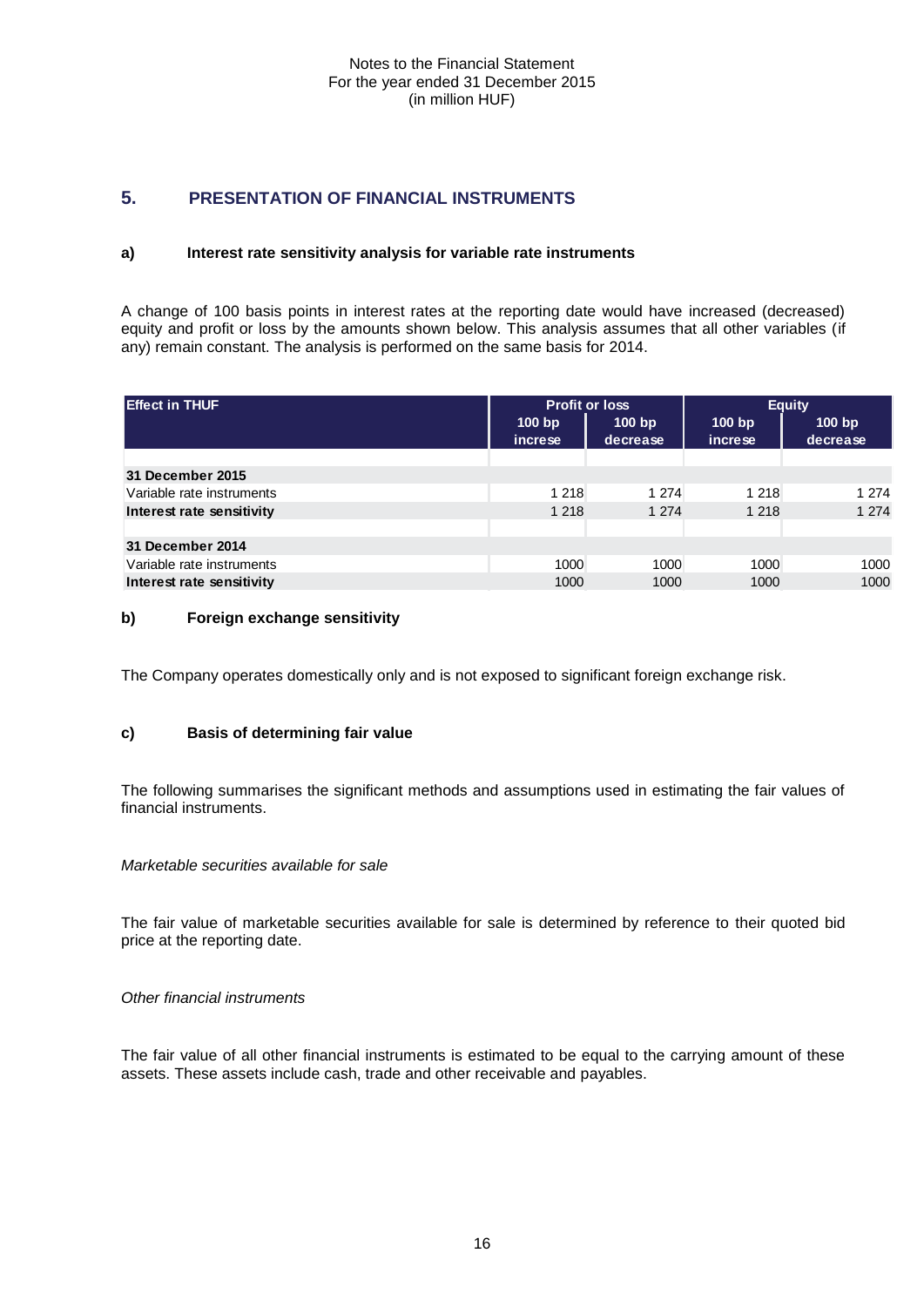#### Notes to the Financial Statement For the year ended 31 December 2015 (in million HUF)

## **6. REVENUES**

|                                   | 2015<br><b>HUF million</b> | 2014<br><b>HUF million</b> |
|-----------------------------------|----------------------------|----------------------------|
| Revenues from trading fees        | 928                        | 854                        |
| Revenues from listing fees        | 387                        | 369                        |
| Revenues from sale of information | 764                        | 756                        |
| Revenues from other services      | 60                         | 92                         |
|                                   |                            |                            |
| Total                             | 2 1 3 9                    | 2 071                      |

## **7. OPERATING EXPENSES**

|                                                               | <b>Notes</b> | 2015<br><b>HUF million</b> | 2014<br><b>HUF million</b> |
|---------------------------------------------------------------|--------------|----------------------------|----------------------------|
| Staff costs                                                   | 8            | 646                        | 604                        |
| Banking tax                                                   |              | 179                        | 179                        |
| Rental                                                        |              | 91                         | 119                        |
| Services utilised                                             |              | 60                         | 93                         |
| Strategy development services                                 |              | 102                        | 111                        |
| Non-deductible VAT                                            |              | 66                         | 66                         |
| Depreciation of property, plant and equipment,<br>intangibles | 11           | 72                         | 68                         |
| PR, marketing costs                                           |              | 32                         | 41                         |
| Local community business tax                                  |              | 41                         | 40                         |
| Communication expenses                                        |              | $\overline{7}$             | 13                         |
| <b>Material costs</b>                                         |              | 7                          | 22                         |
| Maintenance costs                                             |              | 19                         | 23                         |
| Travelling expenses                                           |              | 6                          | 7                          |
| Licence fees                                                  |              | 97                         | 78                         |
| Other administration expenses                                 |              | 109                        | 80                         |
|                                                               |              |                            |                            |
| Total                                                         |              | 1 534                      | 1 544                      |

Other administration expenses include service expenses incurred in the normal course of the business.

From 2010 financial intermediaries are obliged to pay a banking tax, levied at 5.6% of their 2009 adjusted net revenue. The tax shall be recognized as operating expenses.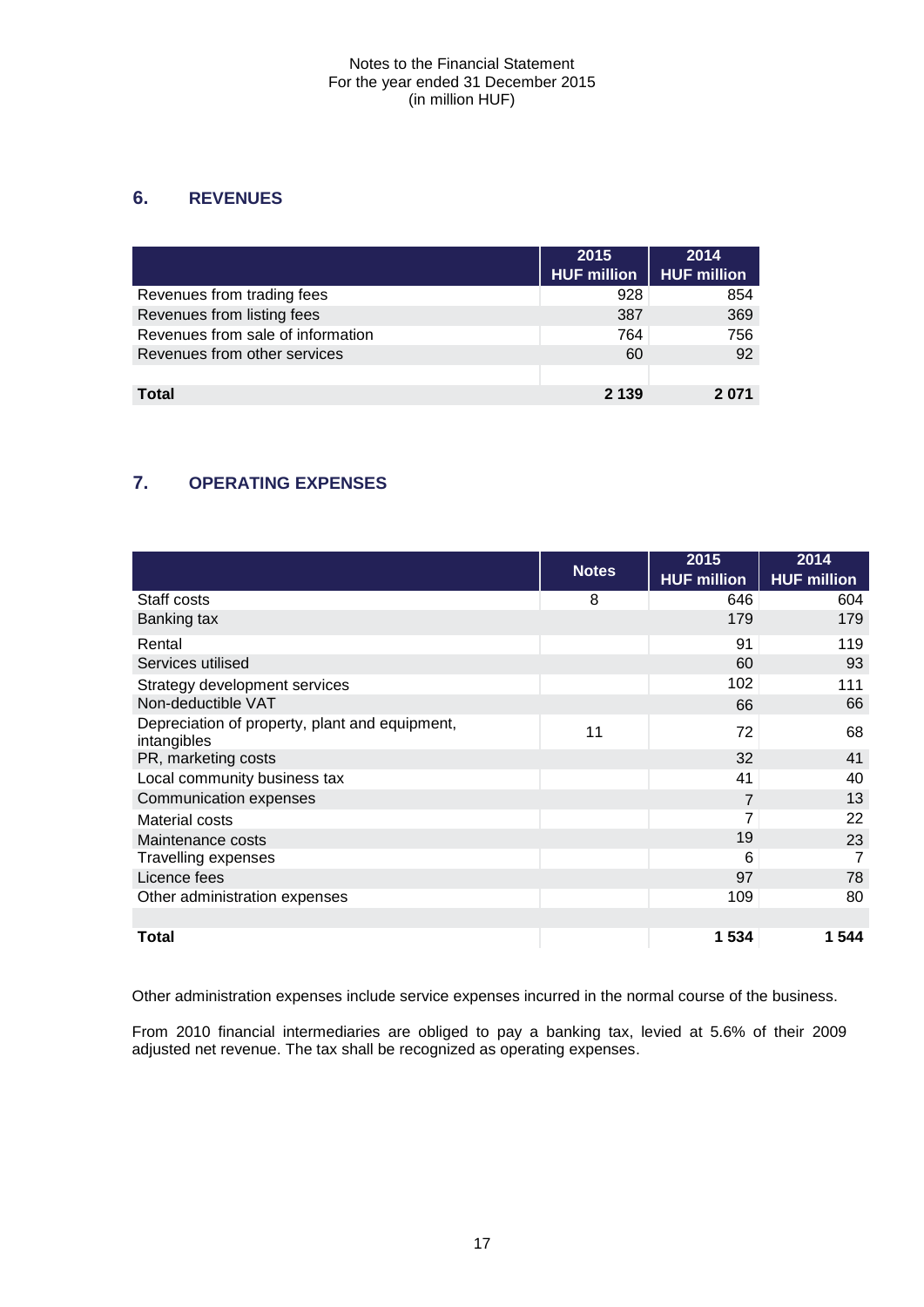## **8. EMPLOYEE INFORMATION**

|                               | 2015<br><b>HUF million</b> | 2014<br><b>HUF million</b> |
|-------------------------------|----------------------------|----------------------------|
| Wages and salaries            | 467                        | 434                        |
| Social security costs         | 150                        | 142                        |
| Other personnel type expenses | 29                         | 28                         |
| <b>Total</b>                  | 646                        | 604                        |

The average number of employees during the year was 45 (2012: 53).

## **9. FINANCIAL INCOME**

|                            | 2015<br><b>HUF million</b> | 2014<br><b>HUF million</b> |
|----------------------------|----------------------------|----------------------------|
| Interest income from banks |                            | 14                         |
| Foreign currency gains     | 5                          |                            |
| Other financial income     | 3                          |                            |
|                            |                            |                            |
| Total                      | 17                         | 36                         |

## **10. TAXATION**

|                                      | 2015<br><b>HUF million</b> | 2014<br><b>HUF million</b> |
|--------------------------------------|----------------------------|----------------------------|
|                                      |                            |                            |
| <b>Current tax espense</b>           |                            |                            |
| Corporate income tax                 | 73                         | 65                         |
|                                      | 73                         | 65                         |
|                                      |                            |                            |
| Deferred tax expense/reversal        |                            |                            |
| Origination of temporary differences | 112                        | 216                        |
|                                      | 112                        | 216                        |
|                                      |                            |                            |
| Total income tax expense             | 185                        | 281                        |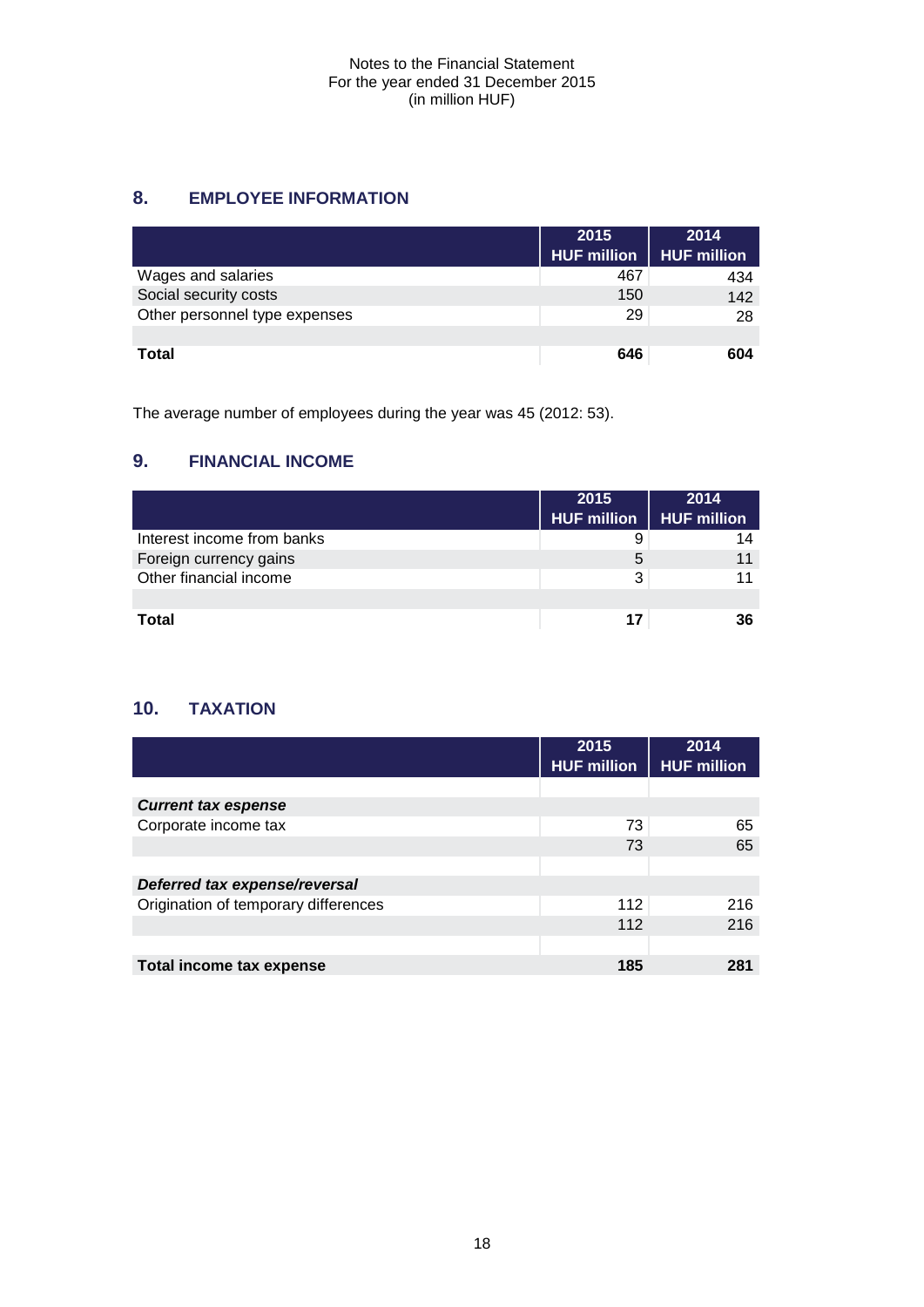#### Notes to the Financial Statement For the year ended 31 December 2015 (in million HUF)

## **10. TAXATION (CONTINUED)**

Tax rates are as follows: 10% corporate tax rate applies to a tax base up to HUF 500 million, 19% rate applies to a base exceeding this threshold. This is applicable to the Company from the 1 July, 2010.

The reconciliation between the average effective tax rate and the applicable tax rate is as follows:

|                                    | 2015  |                    |               | 2014               |
|------------------------------------|-------|--------------------|---------------|--------------------|
|                                    | %     | <b>HUF million</b> | $\frac{1}{2}$ | <b>HUF million</b> |
|                                    |       |                    |               |                    |
| Net profit before taxation         |       | 1 206              |               | 1 7 2 1            |
|                                    |       |                    |               |                    |
| Applicable tax rate                | 15,3% | 184                | 16,4%         | 282                |
| Tax effect of                      |       |                    |               |                    |
| - miscellaneous items              | 0,1%  |                    | $-0.1%$       | $-1$               |
|                                    |       |                    |               |                    |
| Total income tax expense / benefit | 15,3% | 185                | 16,3%         | 281                |

The provision for deferred taxation (liability) for the year is analyzed as follows:

|                                  | 2015               | 2014               |
|----------------------------------|--------------------|--------------------|
|                                  | <b>HUF million</b> | <b>HUF million</b> |
| At beginning of the year         | 1 549              | 1 3 3 3            |
| Debited/(Credited) in net profit | 128                | 216                |
|                                  |                    |                    |
| At end of the year               | 1677               | 1 549              |

Deferred income taxes are calculated on all temporary differences under the balance sheet liability method using a tax rate of 19%. The balance at 31 December 2015 mainly represents the untaxed gain of investments in associated companies.

There are no unrecognized tax assets or liabilities.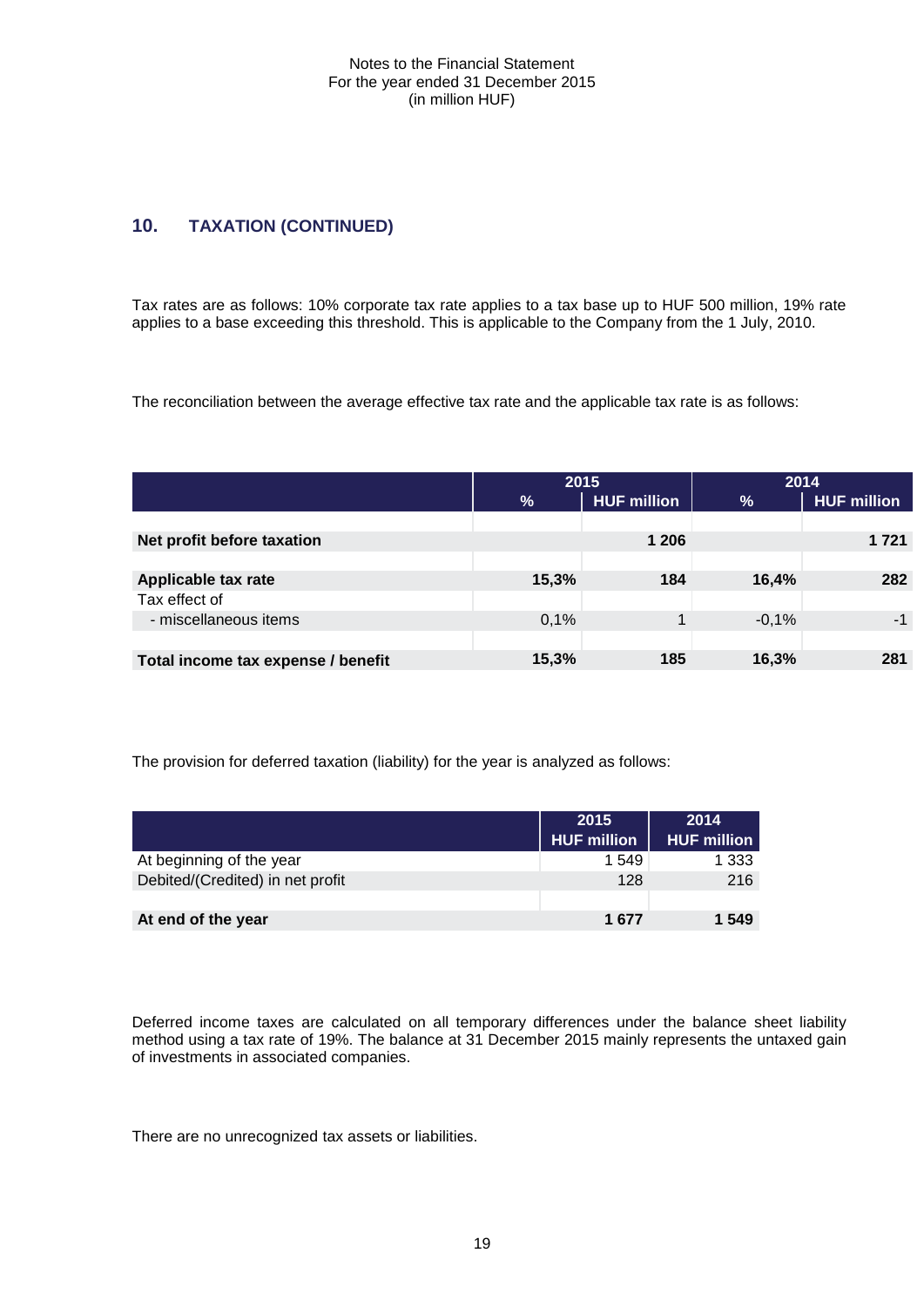## **11. PROPERTY, PLANT AND EQUIPMENT, INTANGIBLE ASSETS**

| 2015                      | <b>Computer</b><br>softwares and<br>other<br>intangible<br>assets | Leasehold<br>premises and<br>related<br>expenditure | IT equipment | Office furniture<br>fixtures and<br>other<br>equipment<br><b>HUF million</b> | <b>Motor vehicles</b> | <b>Total</b> |
|---------------------------|-------------------------------------------------------------------|-----------------------------------------------------|--------------|------------------------------------------------------------------------------|-----------------------|--------------|
| Cost                      |                                                                   |                                                     |              |                                                                              |                       |              |
| 1 January 2015            | 1 1 8 9                                                           | 38                                                  | 265          | 164                                                                          | 19                    | 1 675        |
| Additions                 |                                                                   | 27                                                  | 5            | 26                                                                           |                       | 59           |
| Disposals and charge offs | $-24$                                                             | $-38$                                               | $-27$        | $-101$                                                                       | $-12$                 | $-202$       |
| 31 December 2015          | 1 1 6 6                                                           | 27                                                  | 243          | 89                                                                           | $\overline{7}$        | 1532         |
| Depreciation              |                                                                   |                                                     |              |                                                                              |                       |              |
| 1 January 2015            | 1 0 7 0                                                           | 38                                                  | 225          | 156                                                                          | $\overline{7}$        | 1 4 9 6      |
| Charge for the year       | 33                                                                | 5                                                   | 21           | 10                                                                           | 3                     | 72           |
| Eliminated on disposals   | $-24$                                                             | $-38$                                               | $-27$        | $-100$                                                                       | $-7$                  | $-196$       |
| 31 December 2015          | 1 0 7 9                                                           | 5                                                   | 219          | 66                                                                           | 3                     | 1 372        |
| Net book value            |                                                                   |                                                     |              |                                                                              |                       |              |
| 1 January 2015            | 119                                                               | $\Omega$                                            | 40           | 8                                                                            | 12                    | 179          |
| 31 December 2015          | 87                                                                | 22                                                  | 24           | 23                                                                           | 4                     | 160          |

| 2014                      | Computer<br>softwares and<br>other<br>intangible<br>assets | Leasehold<br>premises and<br>related<br>expenditure | IT equipment | <b>Office furniture</b><br>fixtures and<br>other<br>equipment<br><b>HUF million</b> | <b>Motor vehicles</b> | <b>Total</b> |
|---------------------------|------------------------------------------------------------|-----------------------------------------------------|--------------|-------------------------------------------------------------------------------------|-----------------------|--------------|
| Cost                      |                                                            |                                                     |              |                                                                                     |                       |              |
| 1 January 2014            | 1 1 7 8                                                    | 41                                                  | 257          | 171                                                                                 | 19                    | 1 6 6 6      |
| Additions                 | 11                                                         |                                                     | 24           | $\overline{2}$                                                                      |                       | 37           |
| Disposals and charge offs |                                                            | $-3$                                                | $-16$        | -9                                                                                  |                       | $-28$        |
| 31 December 2014          | 1 1 8 9                                                    | 38                                                  | 265          | 164                                                                                 | 19                    | 1675         |
|                           |                                                            |                                                     |              |                                                                                     |                       |              |
| Depreciation charge       |                                                            |                                                     |              |                                                                                     |                       |              |
| 1 January 2014            | 1 0 3 5                                                    | 40                                                  | 217          | 158                                                                                 | $\overline{4}$        | 1 4 5 4      |
| Charge for the year       | 35                                                         |                                                     | 24           | 5                                                                                   | 3                     | 68           |
| Eliminated on disposals   |                                                            | $-3$                                                | $-16$        | $-7$                                                                                |                       | $-26$        |
| 31 December 2014          | 1 070                                                      | 38                                                  | 225          | 156                                                                                 | $\overline{7}$        | 1496         |
|                           |                                                            |                                                     |              |                                                                                     |                       |              |
| Net book value            |                                                            |                                                     |              |                                                                                     |                       |              |
| 1 January 2014            | 143                                                        |                                                     | 40           | 13                                                                                  | 15                    | 212          |
| 31 December 2014          | 119                                                        | 0                                                   | 40           | 8                                                                                   | 12                    | 179          |

There are no restrictions on title, and no property, plant and equipment is pledged as security for liabilities.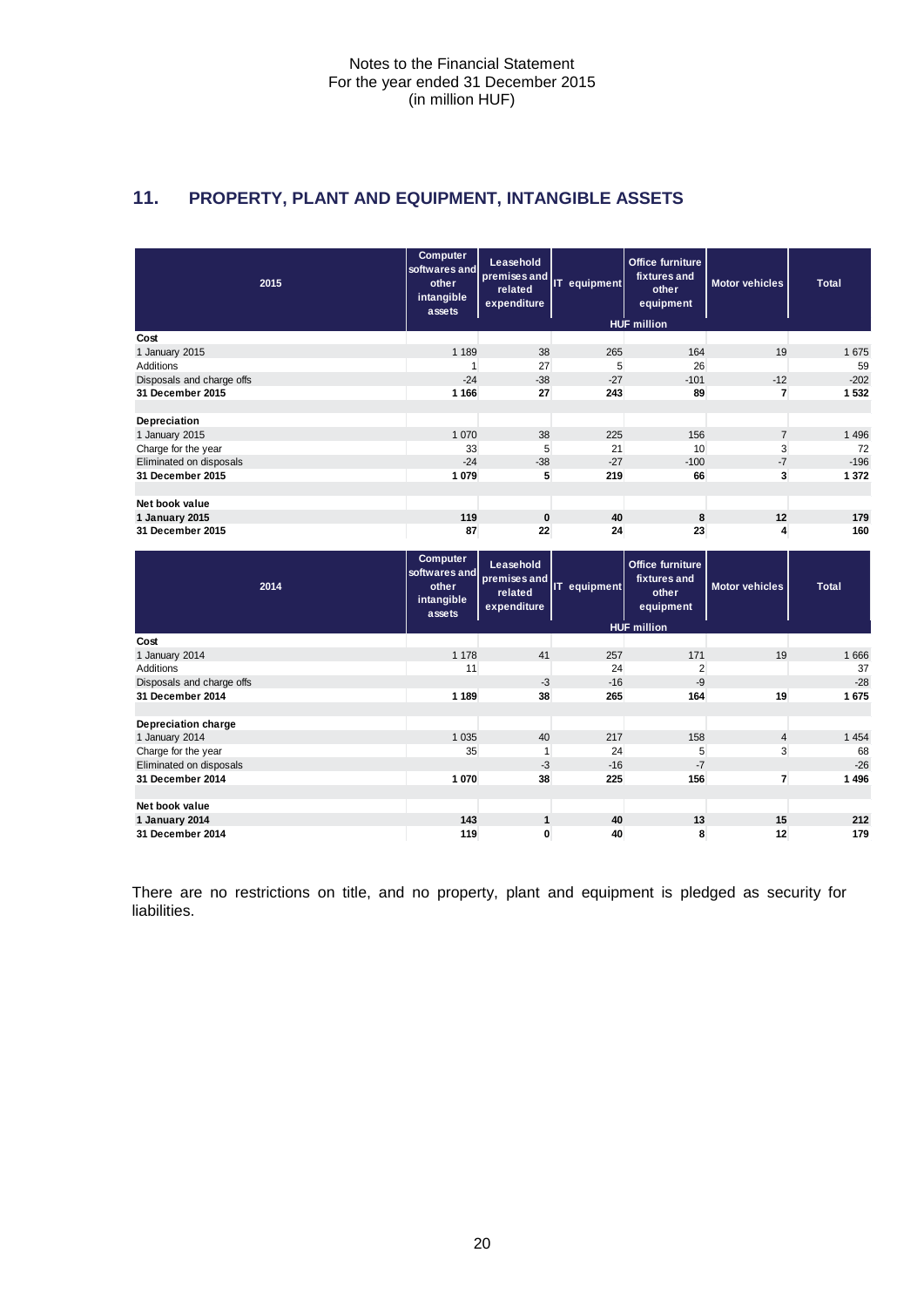## **12. INVESTMENTS IN ASSOCIATED COMPANY**

The Company holds an investment of 46.67% (2014: 46.67%) in KELER and an investment of 0.13% (2014: 0.13%) in KELER CCP. KELER CCP is 99,72% owned by KELER.

|                              | 2015               | 2014               |  |
|------------------------------|--------------------|--------------------|--|
|                              | <b>HUF million</b> | <b>HUF million</b> |  |
| <b>Opening balance</b>       | 13 267             | 12 131             |  |
| Share of profit for the year | 633                | 1 1 3 7            |  |
|                              |                    |                    |  |
| Dividend received            | O                  |                    |  |
| <b>Closing balance</b>       | 13 900             | 13 267             |  |

The aggregated IFRS consolidated financial information of KELER as at 31 December is as follows:

|                            | 2015<br><b>HUF million</b> | 2014<br><b>HUF million</b> |
|----------------------------|----------------------------|----------------------------|
| Assets                     | 180 332                    | 232 247                    |
| Liabilities                | 150 561                    | 203 832                    |
| Total shareholders' equity | 29 7 7 1                   | 28 4 15                    |
| <b>Revenues</b>            | 9 2 0 2                    | 9 9 4 5                    |
| Net profit for the year    | 1 3 1 6                    | 2 3 6 7                    |

## **13. TRADE AND OTHER RECEIVABLES**

|                                | 2015               | 2014               |
|--------------------------------|--------------------|--------------------|
|                                | <b>HUF million</b> | <b>HUF million</b> |
| Fees receivable                | 91                 | 141                |
| Prepayments and accrued income | 203                | 224                |
|                                |                    |                    |
| Total                          | 294                | 365                |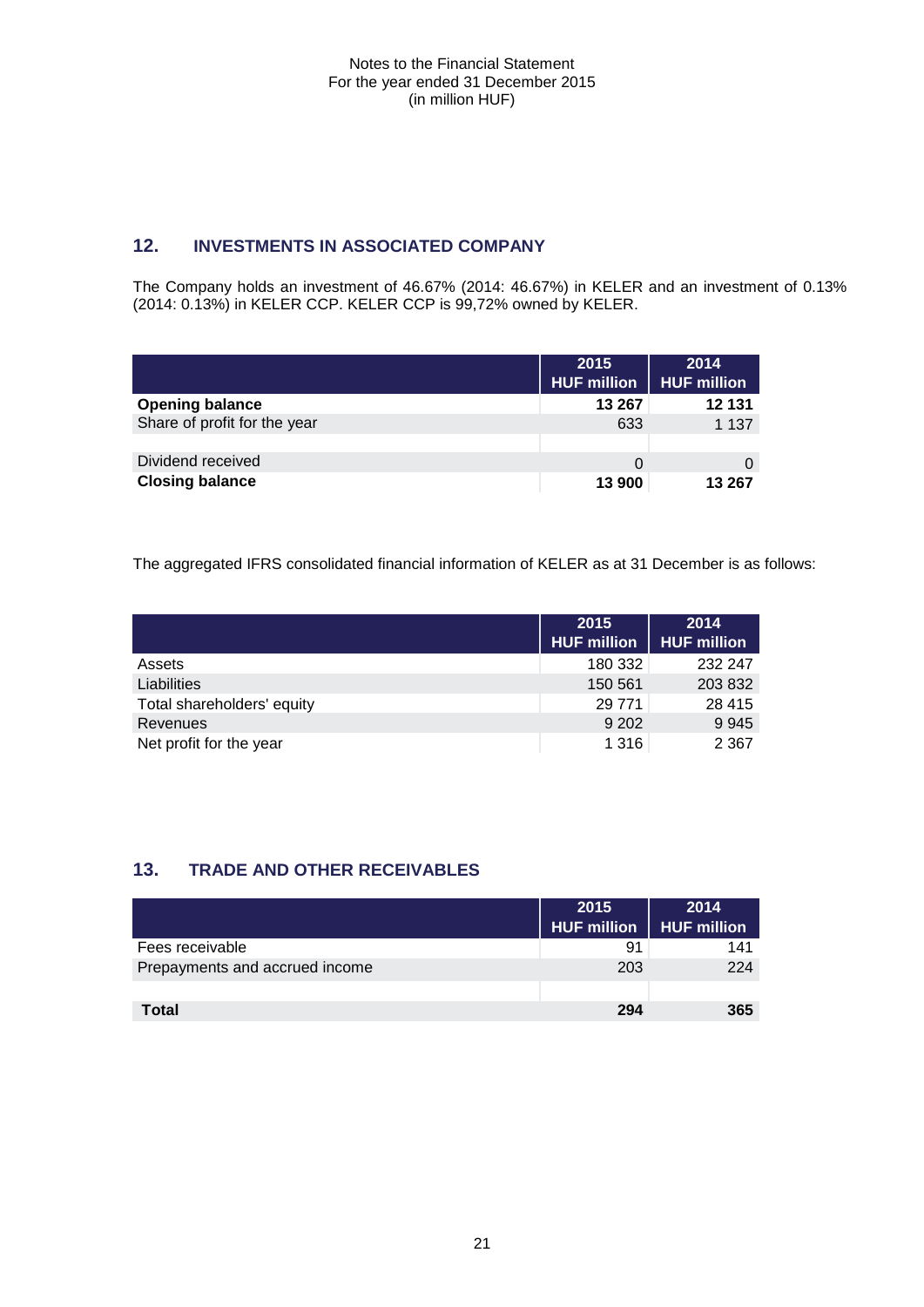## **14. CASH AND CASH EQUIVALENTS**

|                              | 2015                      | 2014 |
|------------------------------|---------------------------|------|
|                              | HUF million   HUF million |      |
| Deposit and current accounts | 344                       |      |
| Short term bank deposits     | 350                       | 513  |
| Total                        | 694                       | 585  |

## **15. SHARE CAPITAL**

The Company's authorised, issued, called up and fully paid share capital comprises 5,413,481 (2013: 5,413,481) ordinary shares with par value of HUF 100. All shares rank pari passu in the event of a winding up. The share capital represents shares held by the following shareholders:

|                                          | 2015   | 2014   |
|------------------------------------------|--------|--------|
|                                          | %      | %      |
| CEESEG AG.                               | 0,0%   | 50,5%  |
| ÖSTERREICHISCHE KONTROLLBANK AG.         | 0,0%   | 18,3%  |
| Hungarian National Bank                  | 75,8%  | 6,9%   |
| CONCORDE Értékpapír Zrt.                 | 4,2%   | 4,2%   |
| KBC Securities Mo. Fióktelepe            | 5,2%   | 5,2%   |
| <b>URBANA Corporation</b>                | 3,1%   | 3,1%   |
| <b>ING Bank Zrt.</b>                     | 2,3%   | 2,3%   |
| OTP Bank Nyrt.                           | 2,7%   | 2,7%   |
| <b>MOL</b>                               | 2,2%   | 2,2%   |
| Others (all under 2% share individually) | 4,6%   | 4,6%   |
| <b>Total</b>                             | 100,0% | 100,0% |

The holders of ordinary shares are entitled to receive dividends as declared from time to time and are entitled to one vote per share at shareholders' meetings of the Company.

At the end of November National Bank of Hungary performed a buyout on CEESEG AG and OeKB AG, the two Austrian owners held a stake of 68.8% of the Budapest Stock Exchange, to gain a total 75.75% ownership. Upon approval by the competent authorities, the transaction was completed by the end of 2015

## **16. RESERVES**

#### *Capital reserve:*

The balance on this reserve represents share premium and recognized mark to market valuation of certain assets at the transformation of the exchange in 2002.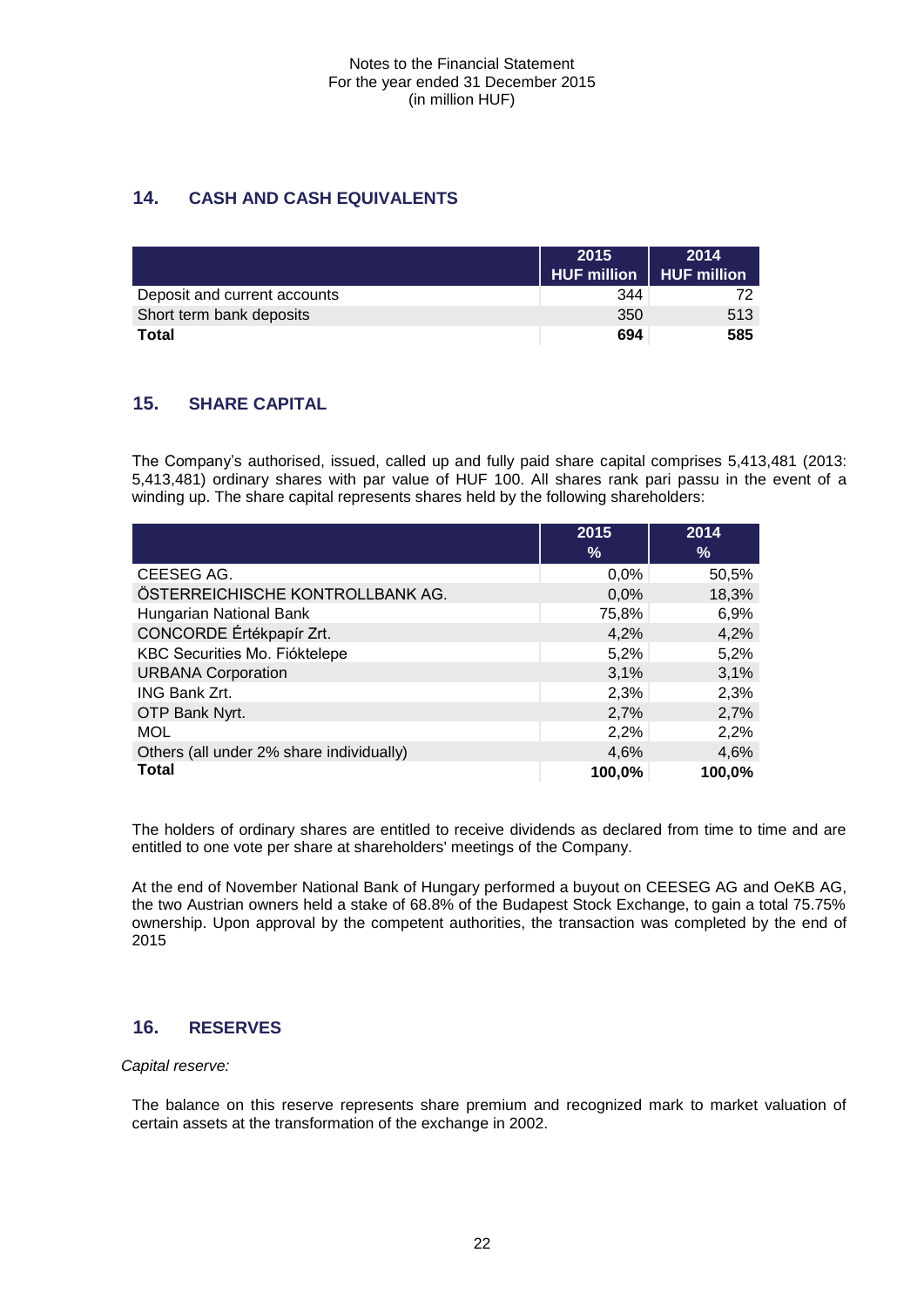## **17. TRADE AND OTHER CREDITORS**

|                                   | 2015<br><b>HUF million</b> | 2014<br><b>HUF million</b> |
|-----------------------------------|----------------------------|----------------------------|
|                                   |                            |                            |
| Accruals, prepaid listing fees    | 135                        | 121                        |
| Accued saleries and bonuses       | 28                         | 43                         |
| Taxes and social security payable | 75                         | 49                         |
| Trade and other creditors         | 18                         | 51                         |
| <b>Total</b>                      | 256                        | 264                        |

## **18. Provisions**

Provision was recognized for severance payment obligations in an amount of HUF 39M.

|                                    | 2015<br>HUF million   HUF million | 2014 |
|------------------------------------|-----------------------------------|------|
| Opening balance                    | 0                                 |      |
| Additions                          | 39                                |      |
| Amounts charged against provisions | 0                                 |      |
| <b>Closing balance</b>             | 39                                |      |

## **19. Related party information**

|                            | <b>Management</b> |          | <b>Shareholders with</b><br>significant influence |      |
|----------------------------|-------------------|----------|---------------------------------------------------|------|
|                            | 2015              | 2014     | 2015<br><b>HUF million</b>                        | 2014 |
| <b>BALANCE SHEET</b>       |                   |          |                                                   |      |
| Assets                     | 0                 | 0        | 0                                                 | 0    |
| Liabilities                | 0                 | 0        | 0                                                 |      |
| <b>INCOME STATEMENT</b>    |                   |          |                                                   |      |
| Income - before the buyout | 0                 | $\Omega$ | ი                                                 |      |
| Expense - before the       |                   |          |                                                   |      |
| buyout                     | 351               | 431      | 118                                               | 104  |
| Income - after the buyout  | 0                 |          |                                                   |      |
| Expense - after the buyout | 24                |          |                                                   |      |

Management includes members of the Board of Directors and the members of the Supervisory Board. As of the Extraordinary General Meeting held on 16 December, 2015 new members were elected to the Board of Directors and to the Supervisory Board and a new honoraria system of the elected members was approved.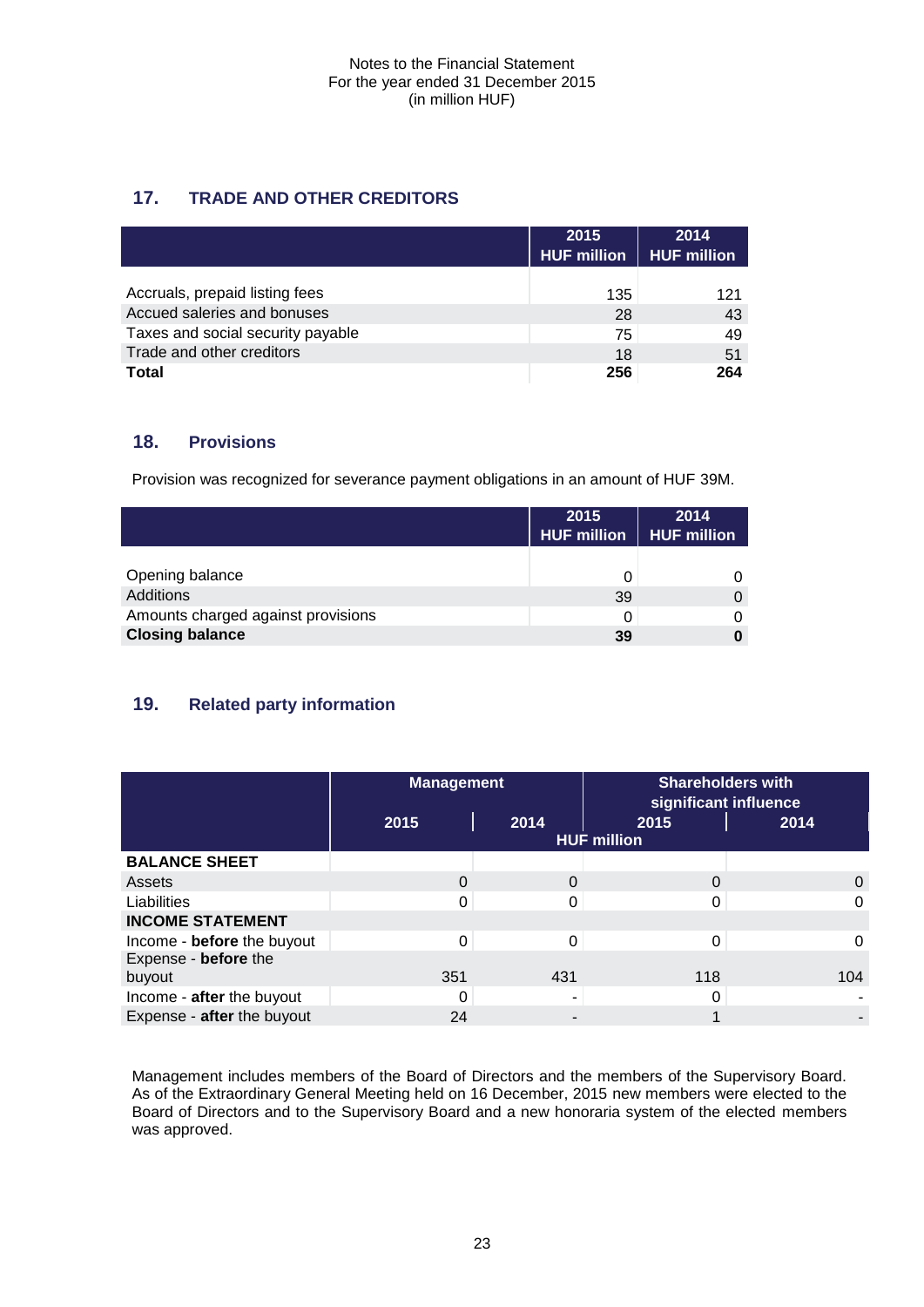#### Notes to the Financial Statement For the year ended 31 December 2015 (in million HUF)

Members of the Board of Directors – **before** the buyout

Buhl, Michael Koblic, Petr Kucera, David Zinner, Georg dr. Bacsa György Barlai Róbert Széchenyi Bálint Katona Zsolt Kuti Zsolt

Members of the Supervisory Board – **before** the buyout

D'Hertoge, Eddy Mag. Unterlerchner, Michael Hercku György Dezső Attila

Members of the Board of Directors – **after** the buyout

Nagy Márton Végh Richárd Selmeczi-Kovács Zsolt Barlai Róbert dr. Bacsa György

Members of the Supervisory Board – **after** the buyout

Gerhardt Ferenc Kuthi Zsolt Bartha Lajos Régely Károly Hercku György

Shareholders with significant influence included CEESEG AG before 9 December, 2015. After the transaction shareholders with significant influence include:

KELER and KELER CCP Magyar Pénzverő Zrt. Pénzjegynyomda Zrt. MARK Magyar Reorganizációs és Követeléskezelő Zrt. GIRO Zrt. MNB-Biztonsági Szolgáltatások Zrt. MNB-Jóléti Humán Szolgáltató és Üzemeltető Kft. MKB Bank Zrt. Pénzügyi Stabilitási és Felszámoló Nonprofit Kft.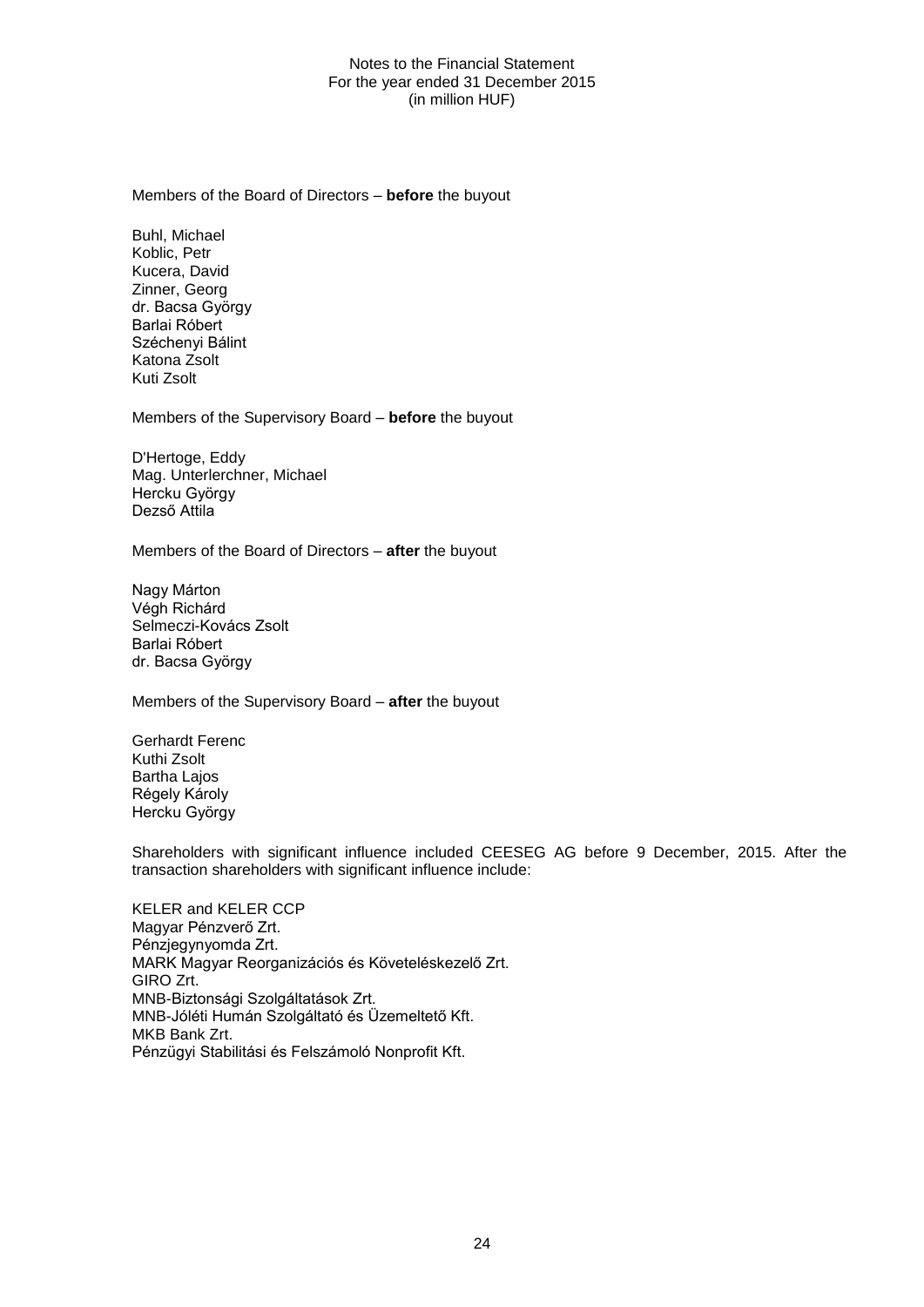## **20. EVENTS AFTER BALANCE SHEET DAY**

There were no material events after the reporting date which would influence the 2015 year. In accordance with the proposal of Board of Director no dividend is planned to be paid out for the business year 2015.

## **21. FORTHCOMING IFRS-s**

Standards and interpretations issued but effective only for annual reporting periods beginning after 1 January 2016.

Amendments to IAS 1

*(*Effective for annual periods beginning on or after 1 January 2016. Early application is permitted.)

The Amendments to IAS 1 include the following five, narrow-focus improvements to the disclosure requirements contained in the standard.

The guidance on materiality in IAS 1 has been amended to clarify that:

- Immaterial information can detract from useful information.
- Materiality applies to the whole of the financial statements.
- Materiality applies to each disclosure requirement in an IFRS.

The guidance on the order of the notes (including the accounting policies) have been amended, to:

- Remove language from IAS 1 that has been interpreted as prescribing the order of notes to the financial statements.
- Clarify that entities have flexibility about where they disclose accounting policies in the financial statements.

These amendments result in bearer plants being in the scope of IAS 16 Property, Plant and Equipment, instead of IAS 41 Agriculture, to reflect the fact that their operation is similar to that of manufacturing.

Amendments to IAS 16 Property Plant and Equipment and IAS 41 **Agriculture** 

(Effective for annual periods beginning on or after 1 January 2016. Earlier application is permitted.)